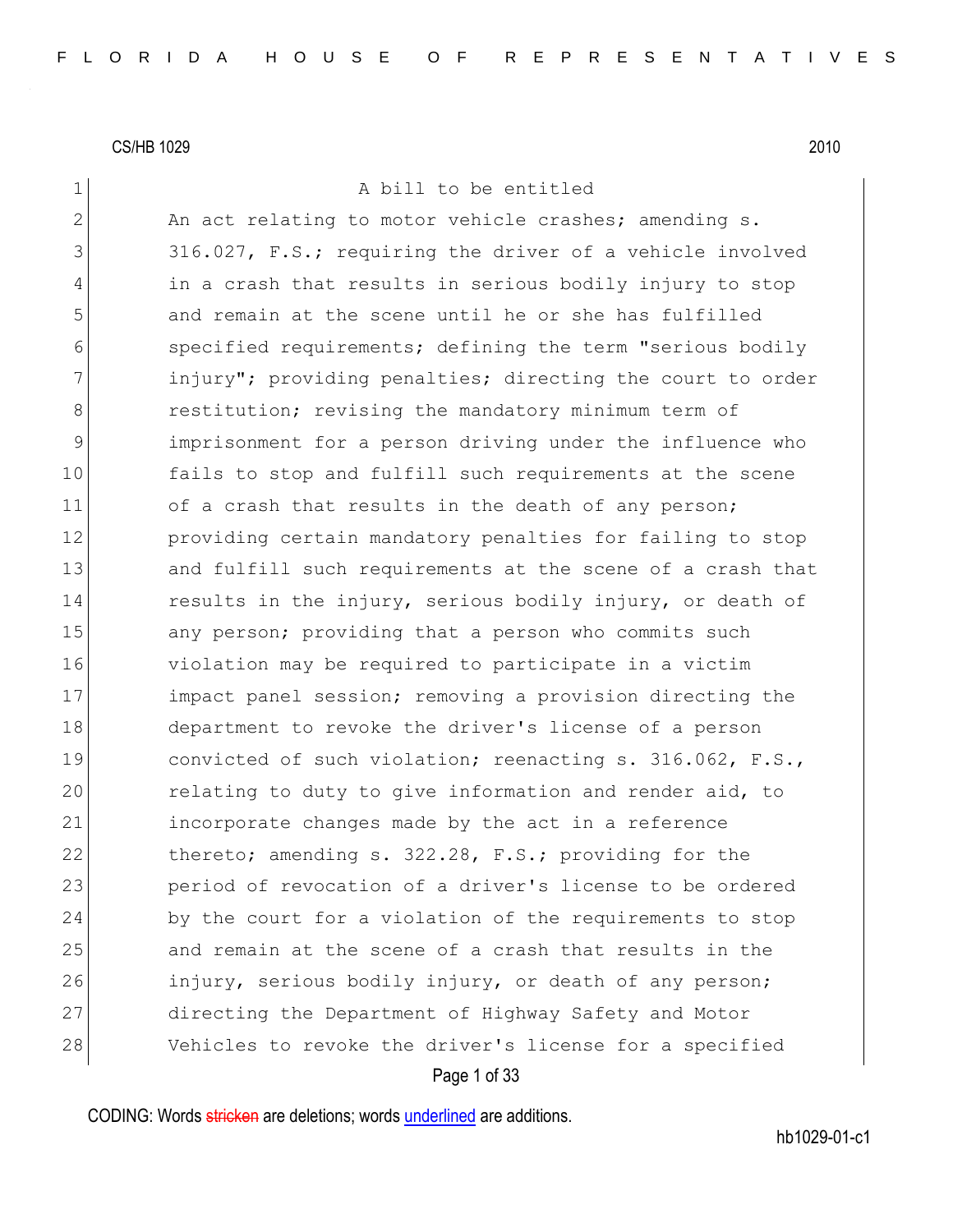| 29 | period of time if the court does not specify the period of       |
|----|------------------------------------------------------------------|
| 30 | revocation; reenacting s. $322.34(6)(b)$ , F.S., relating to     |
| 31 | driving while a license is suspended, revoked, canceled,         |
| 32 | or disqualified, to incorporate changes made by the act in       |
| 33 | a reference thereto; amending s. 921.0022, F.S.; revising        |
| 34 | the offense severity ranking chart of the Criminal               |
| 35 | Punishment Code to provide for the offense of failing to         |
| 36 | stop and fulfill specified requirements at the scene of a        |
| 37 | crash that results in serious bodily injury; conforming a        |
| 38 | cross-reference; providing an effective date.                    |
| 39 |                                                                  |
| 40 | Be It Enacted by the Legislature of the State of Florida:        |
| 41 |                                                                  |
| 42 | Section 1. Section 316.027, Florida Statutes, is amended         |
| 43 | to read:                                                         |
| 44 | 316.027 Crash involving death or personal injuries.-             |
| 45 | The driver of any vehicle involved in a crash<br>$(1)$ (a)       |
| 46 | occurring on public or private property that results in injury   |
| 47 | of any person must immediately stop the vehicle at the scene of  |
| 48 | the crash, or as close thereto as possible, and must remain at   |
| 49 | the scene of the crash until he or she has fulfilled the         |
| 50 | requirements of s. 316.062. Any person who willfully violates    |
| 51 | this paragraph commits a felony of the third degree, punishable  |
| 52 | as provided in s. 775.082, s. 775.083, or s. 775.084, with a     |
| 53 | mandatory minimum term of imprisonment of 3 years.               |
| 54 | The driver of any vehicle involved in a crash<br>(b)             |
| 55 | occurring on public or private property that results in serious  |
| 56 | bodily injury of any person must immediately stop the vehicle at |
|    | Page 2 of 33                                                     |

CODING: Words *stricken* are deletions; words **underlined** are additions.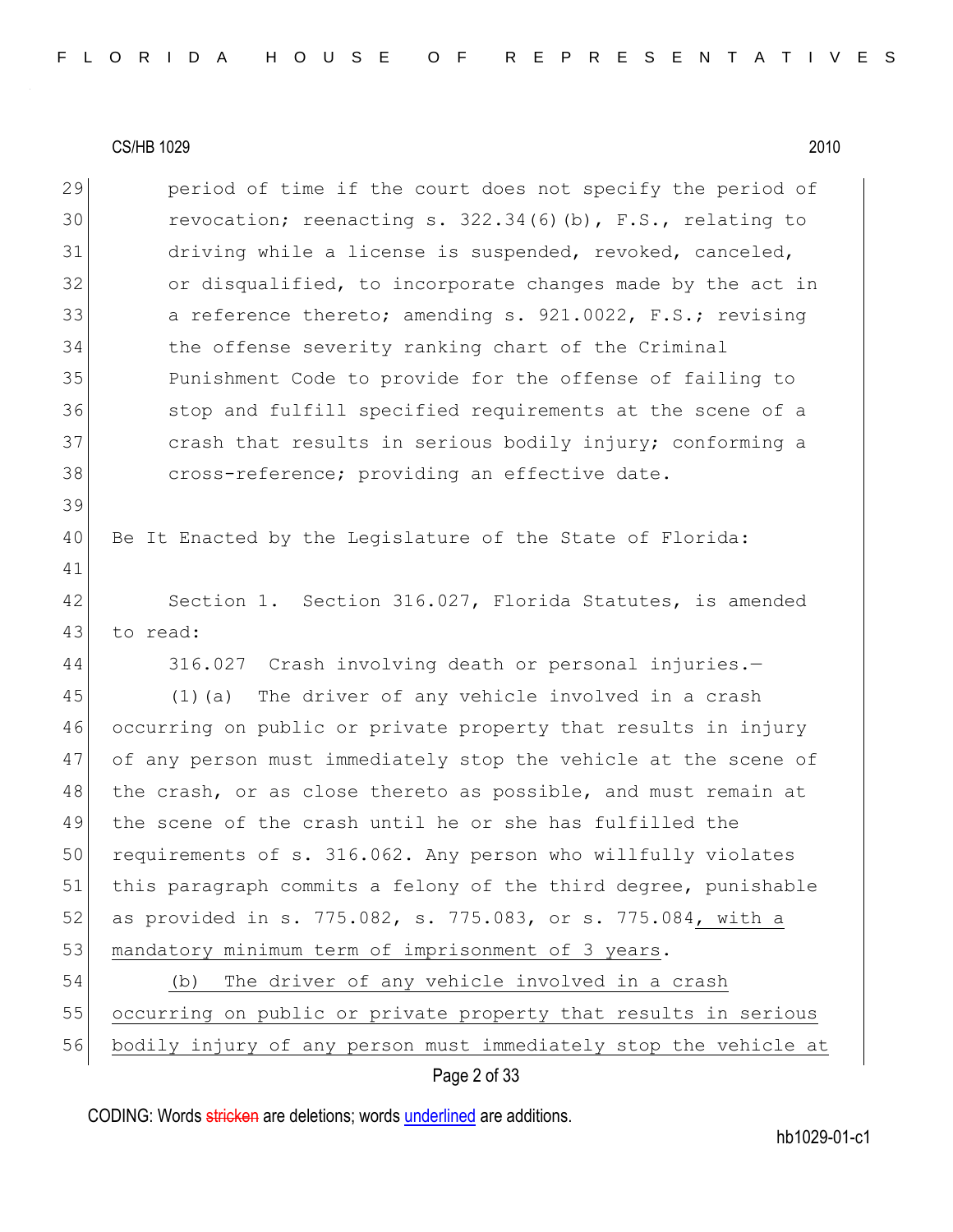57 the scene of the crash, or as close thereto as possible, and 58 must remain at the scene of the crash until he or she has 59 fulfilled the requirements of s. 316.062. The term "serious 60 bodily injury" means an injury to any person, including the 61 driver, which consists of a physical condition that creates a 62 substantial risk of death, serious personal disfigurement, or 63 protracted loss or impairment of the function of any bodily 64 member or organ. Any person who willfully violates this 65 paragraph commits a felony of the second degree, punishable as 66 provided in s. 775.082, s. 775.083, or s. 775.084, with a 67 mandatory minimum term of imprisonment of 7 years.

68 (c)  $\left(\frac{b}{b}\right)$  The driver of any vehicle involved in a crash 69 occurring on public or private property that results in the 70 death of any person must immediately stop the vehicle at the 71 scene of the crash, or as close thereto as possible, and must 72 remain at the scene of the crash until he or she has fulfilled 73 the requirements of s. 316.062. Any person who willfully 74 violates this paragraph commits a felony of the first degree, 75 punishable as provided in s. 775.082, s. 775.083, or s. 775.084, 76 with a mandatory minimum term of imprisonment of 10 years. Any 77 person who willfully violates this paragraph while driving under 78 the influence as set forth in s. 316.193(1) shall be sentenced 79 to a mandatory minimum term of imprisonment of  $12$   $2$  years.

80 (d)  $\left(\text{e}\right)$  Notwithstanding s. 775.089(1)(a), if the driver of 81 a vehicle violates paragraph (a),  $\theta$ r paragraph (b), or paragraph 82 (c), the court shall order the driver to make restitution to the 83 victim for any damage or loss unless the court finds clear and 84 compelling reasons not to order the restitution. Restitution may

#### Page 3 of 33

CODING: Words stricken are deletions; words underlined are additions.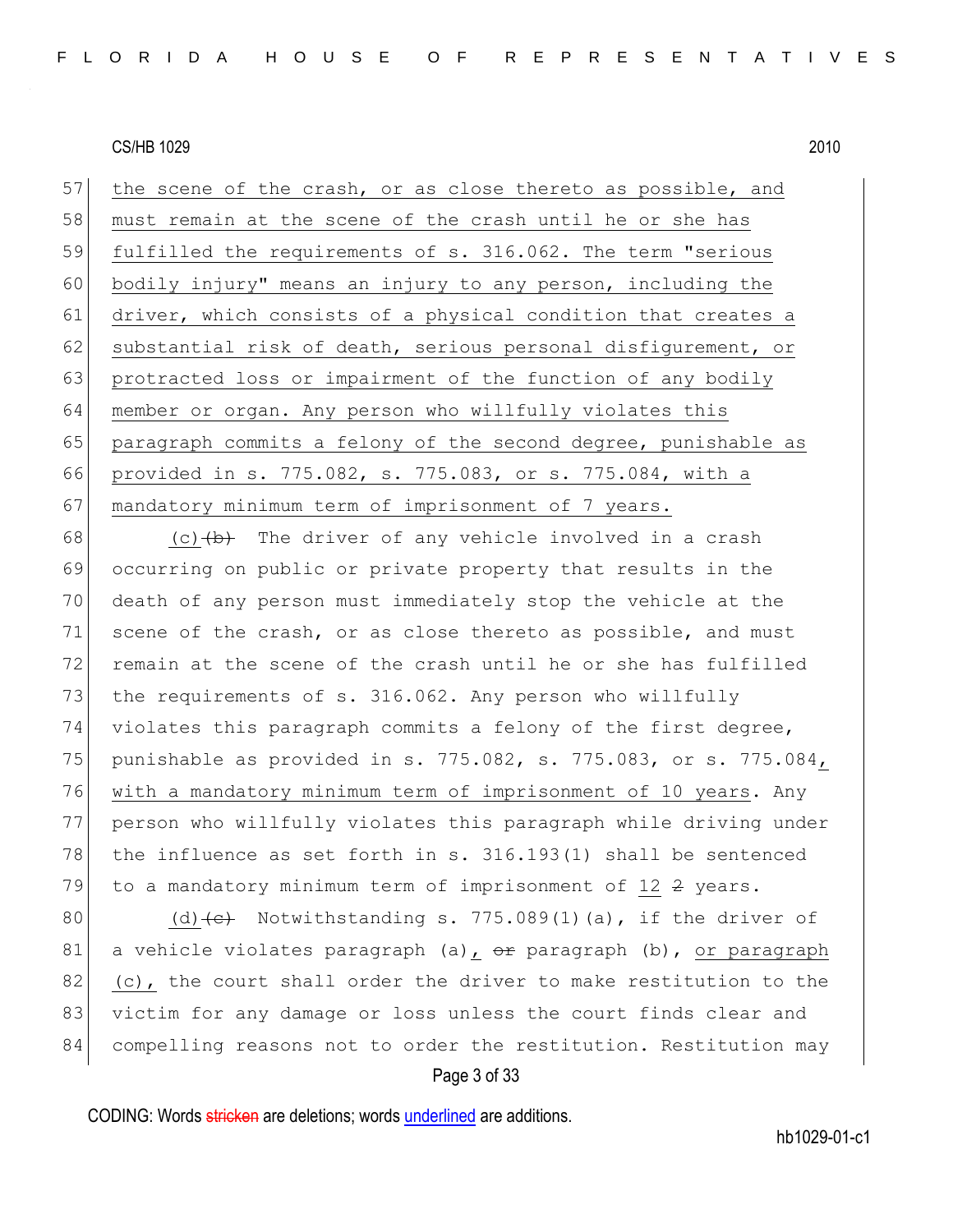85 be monetary or nonmonetary restitution. The court shall make the 86 payment of restitution a condition of probation in accordance 87 with s. 948.03. An order requiring the defendant to make 88 restitution to a victim does not remove or diminish the 89 requirement that the court order payment to the Crimes 90 Compensation Trust Fund under chapter 960. Payment of an award 91 by the Crimes Compensation Trust Fund creates an order of 92 restitution to the Crimes Compensation Trust Fund unless 93 specifically waived in accordance with s. 775.089(1)(b).

94 (2) In addition to any other penalty provided for by law, 95 a driver who violates paragraph  $(1)$  (a), paragraph  $(1)$  (b), or 96 paragraph (1)(c) is subject to mandatory license revocation for 97 a period of not less than 3 years in accordance with s. 98 322.28(4)(b) and participation in a victim impact panel session 99 in those judicial circuits where one exists. The department 100 shall revoke the driver's license of the person so convicted.

101 (3) Every stop must be made without obstructing traffic 102 more than is necessary, and, if a damaged vehicle is obstructing 103 traffic, the driver of the vehicle must make every reasonable 104 effort to move the vehicle or have it moved so as not to 105 obstruct the regular flow of traffic. Any person who fails to 106 comply with this subsection shall be cited for a nonmoving 107 violation, punishable as provided in chapter 318.

108 (4) A person whose commission of a noncriminal traffic 109 infraction or any violation of this chapter or s. 1006.66 causes 110 or results in the death of another person may, in addition to 111 any other civil, criminal, or administrative penalty imposed, be 112 required by the court to serve 120 community service hours in a

#### Page 4 of 33

CODING: Words stricken are deletions; words underlined are additions.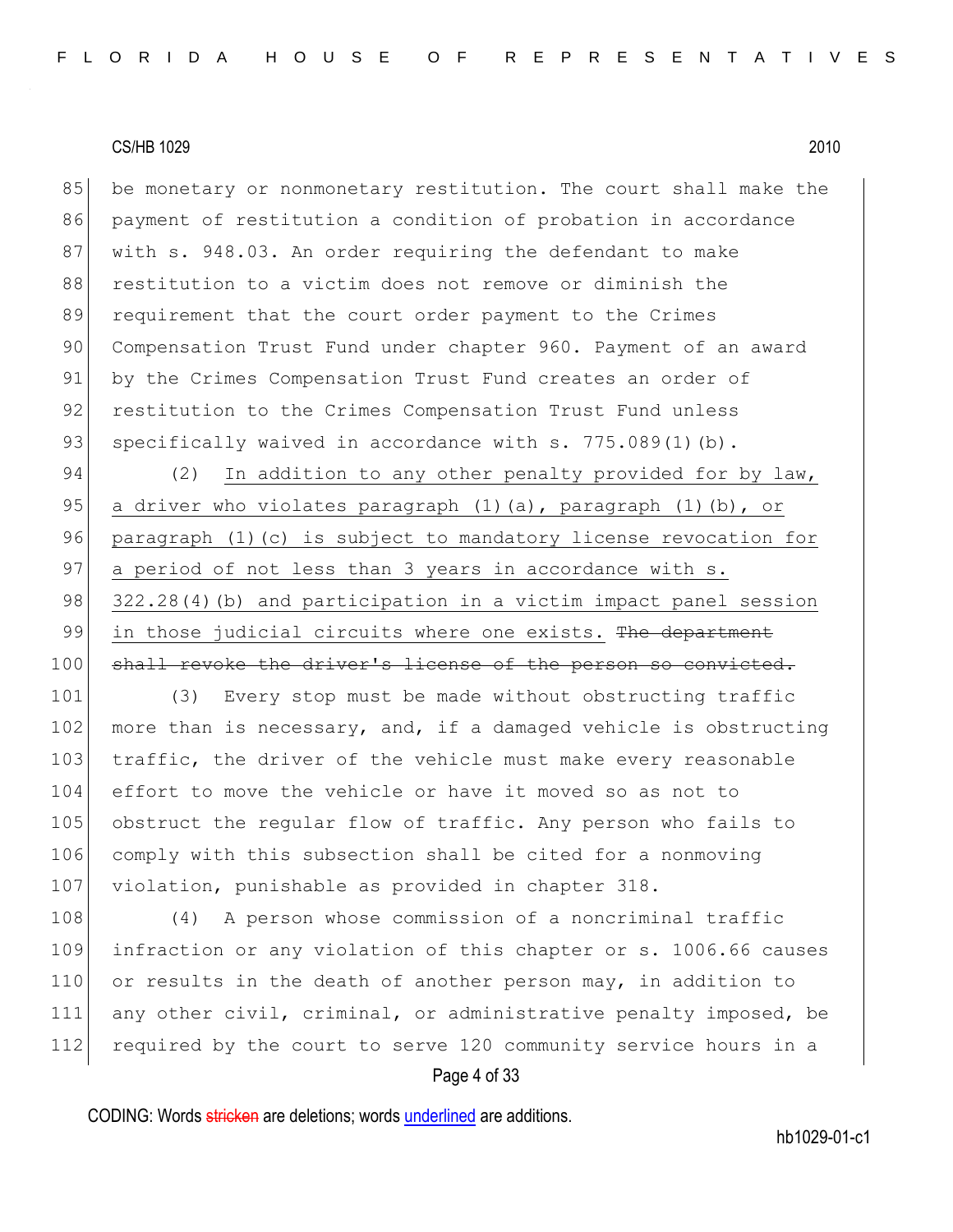trauma center or hospital that regularly receives victims of vehicle accidents, under the supervision of a registered nurse, an emergency room physician, or an emergency medical technician pursuant to a voluntary community service program operated by 117 the trauma center or hospital.

118 (5) This section does not apply to crashes occurring 119 during a motorsports event, as defined in s. 549.10(1), or at a 120 closed-course motorsport facility, as defined in s. 549.09(1).

121 Section 2. For the purpose of incorporating the amendment 122 made by this act to section 316.027, Florida Statutes, in a 123 reference thereto, section 316.062, Florida Statutes, is 124 reenacted to read:

125 316.062 Duty to give information and render aid.-

126 (1) The driver of any vehicle involved in a crash 127 resulting in injury to or death of any person or damage to any 128 vehicle or other property which is driven or attended by any 129 person shall give his or her name, address, and the registration 130 number of the vehicle he or she is driving, and shall upon 131 request and if available exhibit his or her license or permit to 132 drive, to any person injured in such crash or to the driver or 133 occupant of or person attending any vehicle or other property 134 damaged in the crash and shall give such information and, upon 135 request, exhibit such license or permit to any police officer at 136 the scene of the crash or who is investigating the crash and 137 shall render to any person injured in the crash reasonable 138 assistance, including the carrying, or the making of 139 arrangements for the carrying, of such person to a physician, 140 surgeon, or hospital for medical or surgical treatment if it is

#### Page 5 of 33

CODING: Words stricken are deletions; words underlined are additions.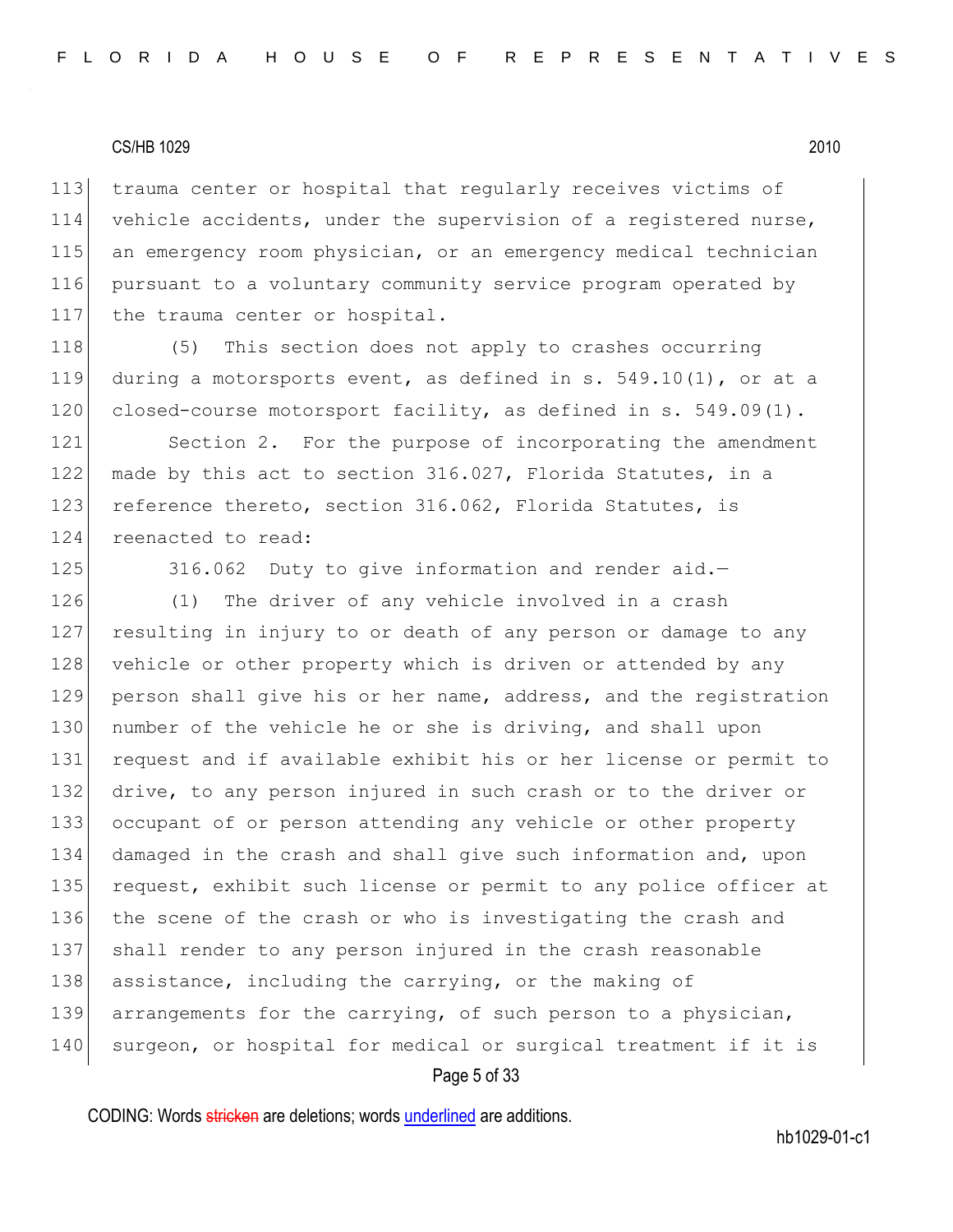141 apparent that treatment is necessary, or if such carrying is 142 requested by the injured person.

 (2) In the event none of the persons specified are in condition to receive the information to which they otherwise 145 would be entitled under subsection  $(1)$ , and no police officer is 146 present, the driver of any vehicle involved in such crash, after fulfilling all other requirements of s. 316.027 and subsection  $(1)$ , insofar as possible on his or her part to be performed, shall forthwith report the crash to the nearest office of a duly authorized police authority and submit thereto the information 151 specified in subsection (1).

152 (3) The statutory duty of a person to make a report or 153 give information to a law enforcement officer making a written 154 report relating to a crash shall not be construed as extending 155 to information which would violate the privilege of such person 156 against self-incrimination.

157 (4) A violation of this section is a noncriminal traffic 158 infraction, punishable as a nonmoving violation as provided in 159 chapter 318.

160 Section 3. Subsection (4) of section 322.28, Florida 161 Statutes, is amended to read:

162 322.28 Period of suspension or revocation.

163 (4) (a) Upon a conviction for a violation of s. 164 316.193(3)(c)2., involving serious bodily injury, a conviction 165 of manslaughter resulting from the operation of a motor vehicle, 166 or a conviction of vehicular homicide, the court shall revoke 167 the driver's license of the person convicted for a minimum 168 period of 3 years. If a conviction under s.  $316.193(3)(c)2.$ 

#### Page 6 of 33

CODING: Words stricken are deletions; words underlined are additions.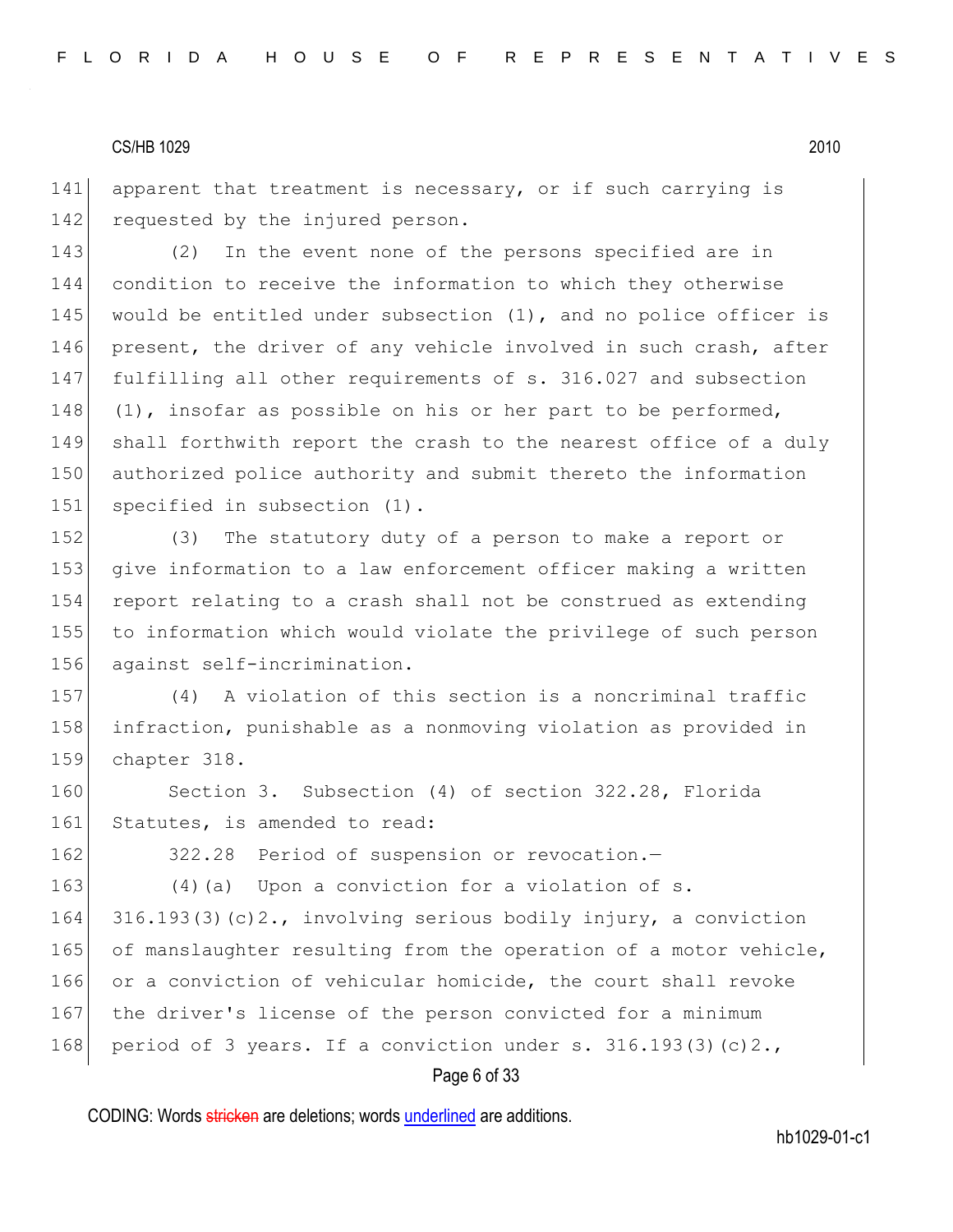169 involving serious bodily injury, is also a subsequent conviction 170 as described under paragraph  $(2)$  (a), the court shall revoke the 171 driver's license or driving privilege of the person convicted 172 for the period applicable as provided in paragraph (2)(a) or 173 paragraph  $(2)(e)$ .

174 (b) Upon a conviction for a violation of s. 316.027(1)(a), 175 (b), or (c) involving a crash that results in injury, serious 176 bodily injury, or death, the court shall revoke the driver's 177 license of the person convicted for a minimum of 3 years.

178  $(c)$   $(b)$  If the period of revocation was not specified by 179 the court at the time of imposing sentence or within 30 days 180 thereafter, the department shall revoke the driver's license for 181 the minimum period applicable under paragraph (a) or paragraph 182 (b) or, for a subsequent conviction, for the minimum period 183 applicable under paragraph (2)(a) or paragraph (2)(e).

184 Section 4. For the purpose of incorporating the amendment 185 made by this act to section 322.28, Florida Statutes, in a 186 reference thereto, paragraph (b) of subsection (6) of section 187 322.34, Florida Statutes, is reenacted to read:

188 322.34 Driving while license suspended, revoked, canceled, 189 or disqualified.-

190 (6) Any person who operates a motor vehicle:

191 (b) While his or her driver's license or driving privilege 192 is canceled, suspended, or revoked pursuant to s. 316.655, s. 193 322.26(8), s. 322.27(2), or s. 322.28(2) or (4),

194

195 and who by careless or negligent operation of the motor vehicle 196 causes the death of or serious bodily injury to another human

Page 7 of 33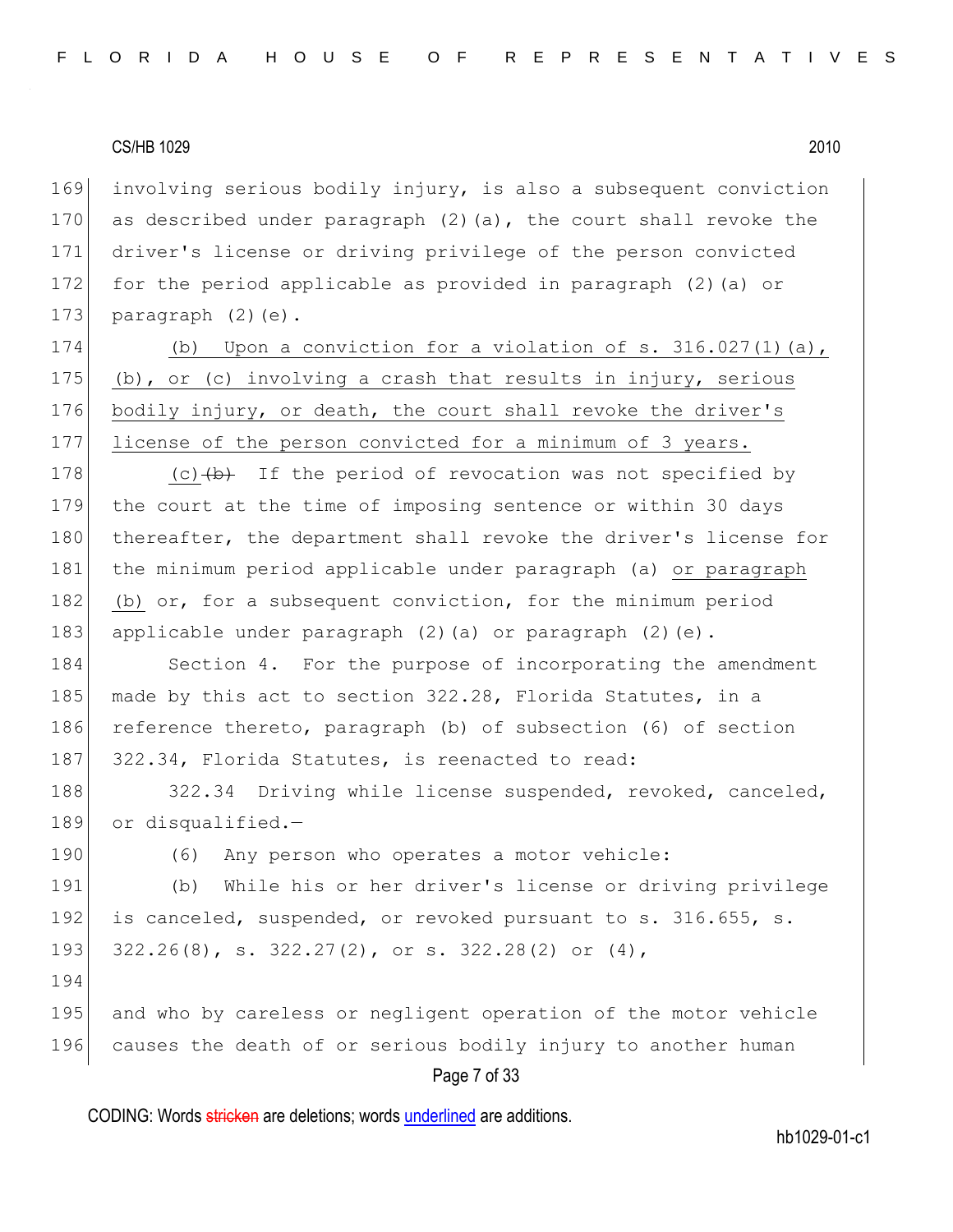|  |  |  |  |  |  |  |  |  |  |  |  |  |  | FLORIDA HOUSE OF REPRESENTATIVES |  |  |  |  |  |  |  |  |  |  |  |  |  |  |  |  |  |  |  |  |
|--|--|--|--|--|--|--|--|--|--|--|--|--|--|----------------------------------|--|--|--|--|--|--|--|--|--|--|--|--|--|--|--|--|--|--|--|--|
|--|--|--|--|--|--|--|--|--|--|--|--|--|--|----------------------------------|--|--|--|--|--|--|--|--|--|--|--|--|--|--|--|--|--|--|--|--|

| 197 |                                       |        | being is quilty of a felony of the third degree, punishable as |
|-----|---------------------------------------|--------|----------------------------------------------------------------|
| 198 | provided in s. 775.082 or s. 775.083. |        |                                                                |
| 199 |                                       |        | Section 5. Paragraphs (f) and (g) of subsection (3) of         |
| 200 |                                       |        | section 921.0022, Florida Statutes, are amended to read:       |
| 201 |                                       |        | 921.0022 Criminal Punishment Code; offense severity            |
| 202 | ranking chart.-                       |        |                                                                |
| 203 | (3)                                   |        | OFFENSE SEVERITY RANKING CHART                                 |
| 204 | LEVEL 6<br>(f)                        |        |                                                                |
| 205 |                                       |        |                                                                |
|     | Florida                               | Felony |                                                                |
|     | Statute                               |        | Degree Description                                             |
| 206 |                                       |        |                                                                |
|     | 316.027(1)(b)                         | 2nd    | Accident involving serious                                     |
|     |                                       |        | bodily injury, failure to stop;                                |
|     |                                       |        | leaving scene.                                                 |
|     |                                       |        |                                                                |
| 207 |                                       |        |                                                                |
|     | 316.193(2)(b)                         | 3rd    | Felony DUI, 4th or subsequent                                  |
|     |                                       |        | conviction.                                                    |
| 208 |                                       |        |                                                                |
|     | 499.0051(3)                           | 2nd    | Knowing forgery of pedigree                                    |
|     |                                       |        | papers.                                                        |
| 209 |                                       |        |                                                                |
|     | 499.0051(4)                           | 2nd    | Knowing purchase or receipt of                                 |
|     |                                       |        | prescription drug from                                         |
|     |                                       |        | unauthorized person.                                           |
| 210 |                                       |        |                                                                |
|     |                                       |        |                                                                |
|     |                                       |        | Page 8 of 33                                                   |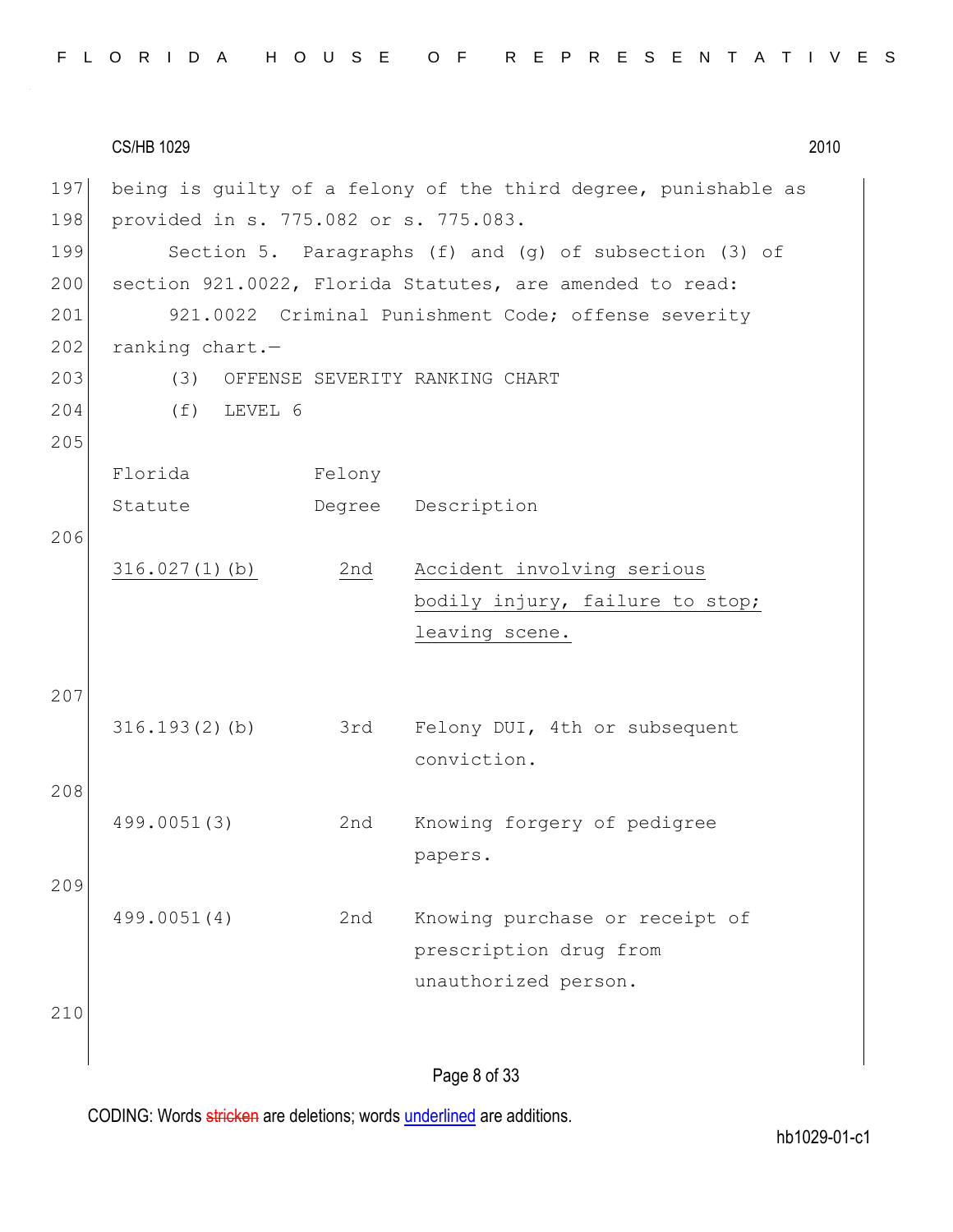CS/HB 1029 2010 499.0051(5) 2nd Knowing sale or transfer of prescription drug to unauthorized person. 211 775.0875(1) 3rd Taking firearm from law enforcement officer. 212 784.021(1)(a) 3rd Aggravated assault; deadly weapon without intent to kill. 213 784.021(1)(b) 3rd Aggravated assault; intent to commit felony. 214 784.041 3rd Felony battery; domestic battery by strangulation. 215 784.048(3) 3rd Aggravated stalking; credible threat. 216 784.048(5) 3rd Aggravated stalking of person under 16. 217 784.07(2)(c) 2nd Aggravated assault on law enforcement officer. 218 784.074(1)(b) 2nd Aggravated assault on sexually violent predators facility

Page 9 of 33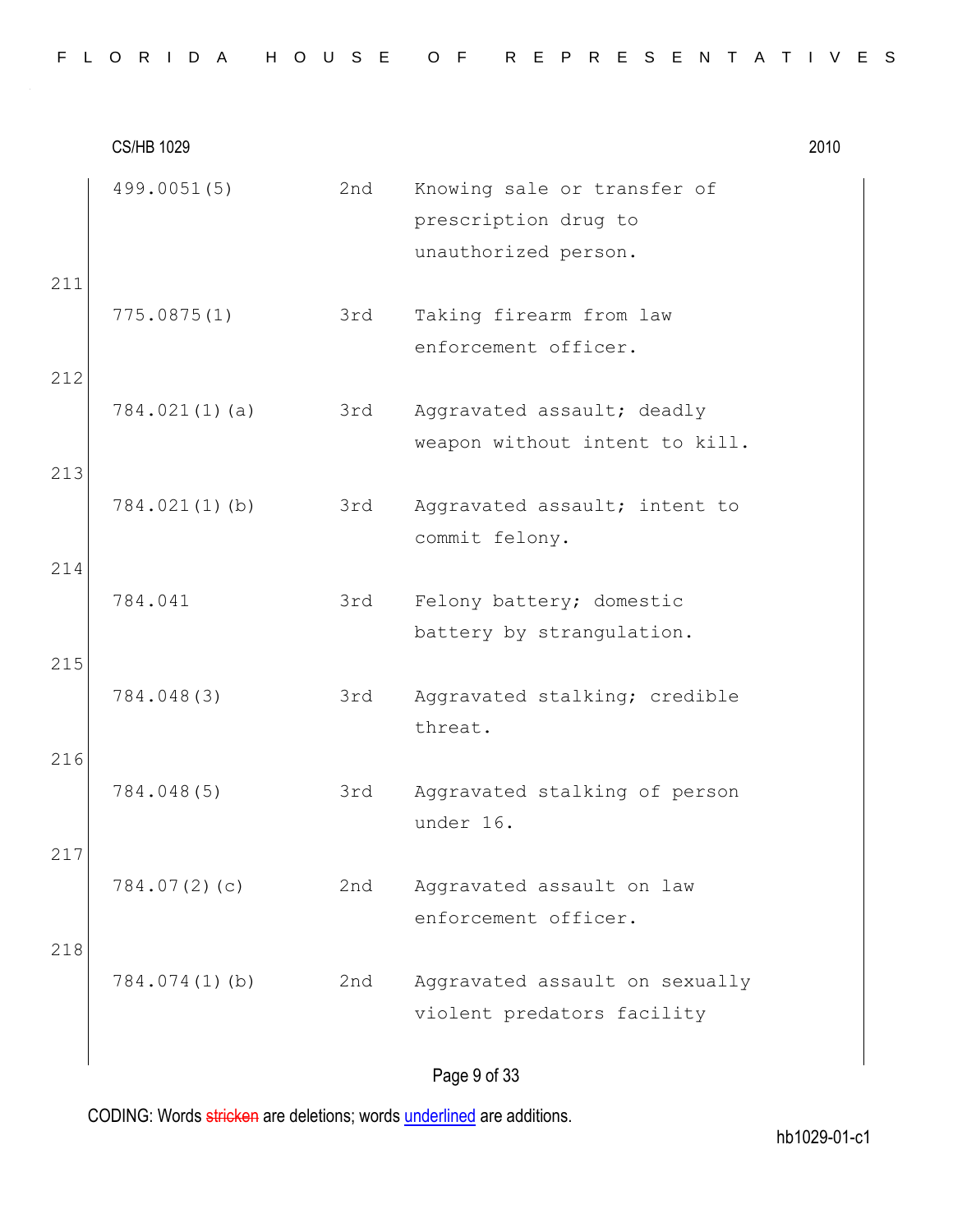|  |  |  |  |  |  | FLORIDA HOUSE OF REPRESENTATIVES |  |  |  |  |  |  |  |  |
|--|--|--|--|--|--|----------------------------------|--|--|--|--|--|--|--|--|
|  |  |  |  |  |  |                                  |  |  |  |  |  |  |  |  |

|     | <b>CS/HB 1029</b> |     |                                                                                   | 2010 |
|-----|-------------------|-----|-----------------------------------------------------------------------------------|------|
| 219 |                   |     | staff.                                                                            |      |
|     | 784.08(2)(b)      | 2nd | Aggravated assault on a person<br>65 years of age or older.                       |      |
| 220 |                   |     |                                                                                   |      |
|     | 784.081(2)        | 2nd | Aggravated assault on specified<br>official or employee.                          |      |
| 221 |                   |     |                                                                                   |      |
|     | 784.082(2)        | 2nd | Aggravated assault by detained<br>person on visitor or other                      |      |
| 222 |                   |     | detainee.                                                                         |      |
|     | 784.083(2)        | 2nd | Aggravated assault on code<br>inspector.                                          |      |
| 223 |                   |     |                                                                                   |      |
|     | 787.02(2)         | 3rd | False imprisonment; restraining<br>with purpose other than those<br>in s. 787.01. |      |
| 224 |                   |     |                                                                                   |      |
|     | $790.115(2)$ (d)  | 2nd | Discharging firearm or weapon<br>on school property.                              |      |
| 225 | 790.161(2)        | 2nd | Make, possess, or throw                                                           |      |
|     |                   |     | destructive device with intent<br>to do bodily harm or damage                     |      |
| 226 |                   |     | property.                                                                         |      |
|     |                   |     | Dago 10 of 33                                                                     |      |

Page 10 of 33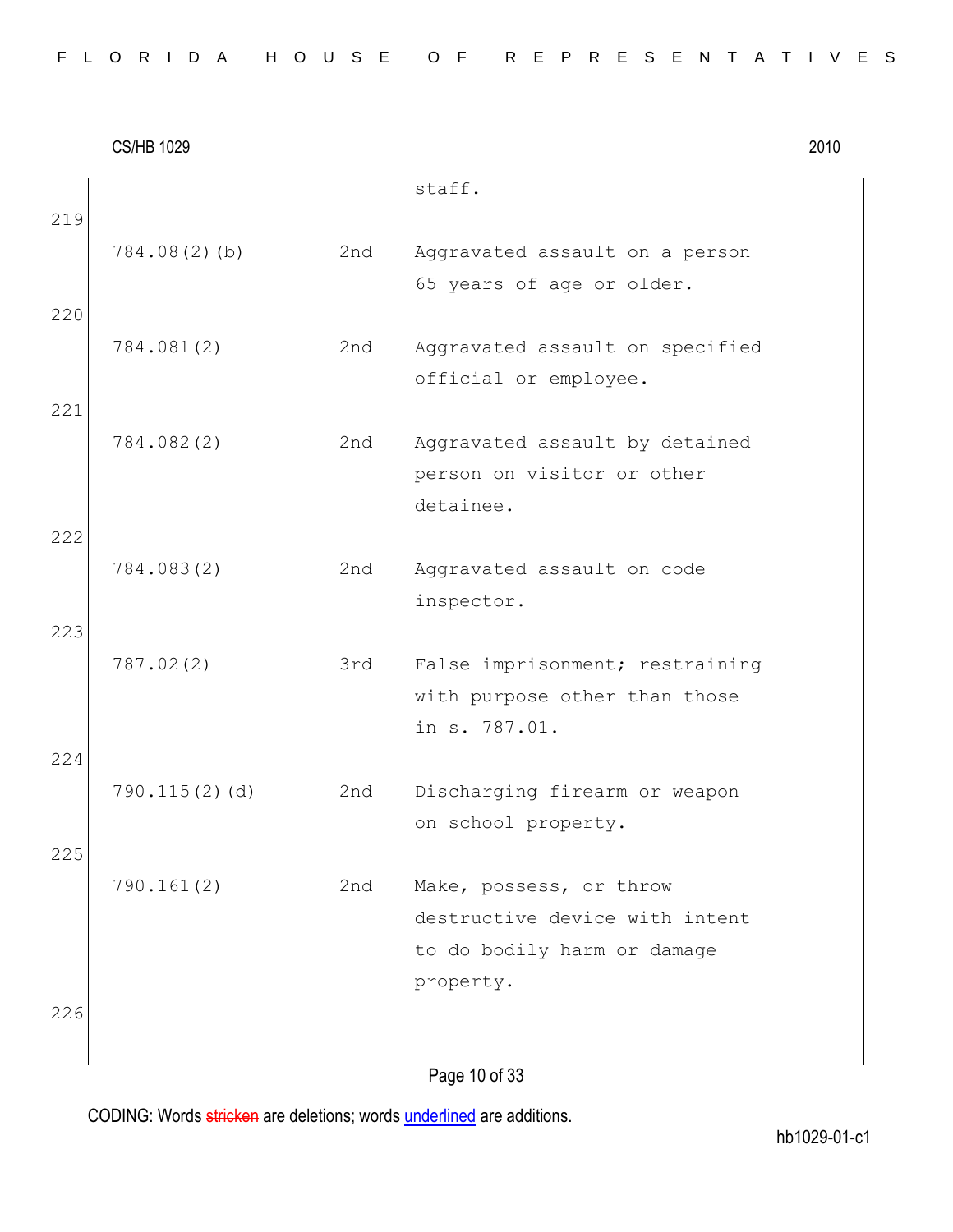|  |  |  |  |  |  |  |  |  |  |  |  |  |  | FLORIDA HOUSE OF REPRESENTATIVES |  |  |  |  |  |  |  |  |  |  |  |  |  |  |  |  |  |  |  |  |
|--|--|--|--|--|--|--|--|--|--|--|--|--|--|----------------------------------|--|--|--|--|--|--|--|--|--|--|--|--|--|--|--|--|--|--|--|--|
|--|--|--|--|--|--|--|--|--|--|--|--|--|--|----------------------------------|--|--|--|--|--|--|--|--|--|--|--|--|--|--|--|--|--|--|--|--|

CS/HB 1029 2010 790.164(1) 2nd False report of deadly explosive, weapon of mass destruction, or act of arson or violence to state property. 227 790.19 2nd Shooting or throwing deadly missiles into dwellings, vessels, or vehicles. 228 794.011(8)(a) 3rd Solicitation of minor to participate in sexual activity by custodial adult. 229 794.05(1) 2nd Unlawful sexual activity with specified minor. 230 800.04(5)(d) 3rd Lewd or lascivious molestation; victim 12 years of age or older but less than 16 years; offender less than 18 years. 231 800.04(6)(b) 2nd Lewd or lascivious conduct; offender 18 years of age or older. 232 806.031(2) 2nd Arson resulting in great bodily harm to firefighter or any

Page 11 of 33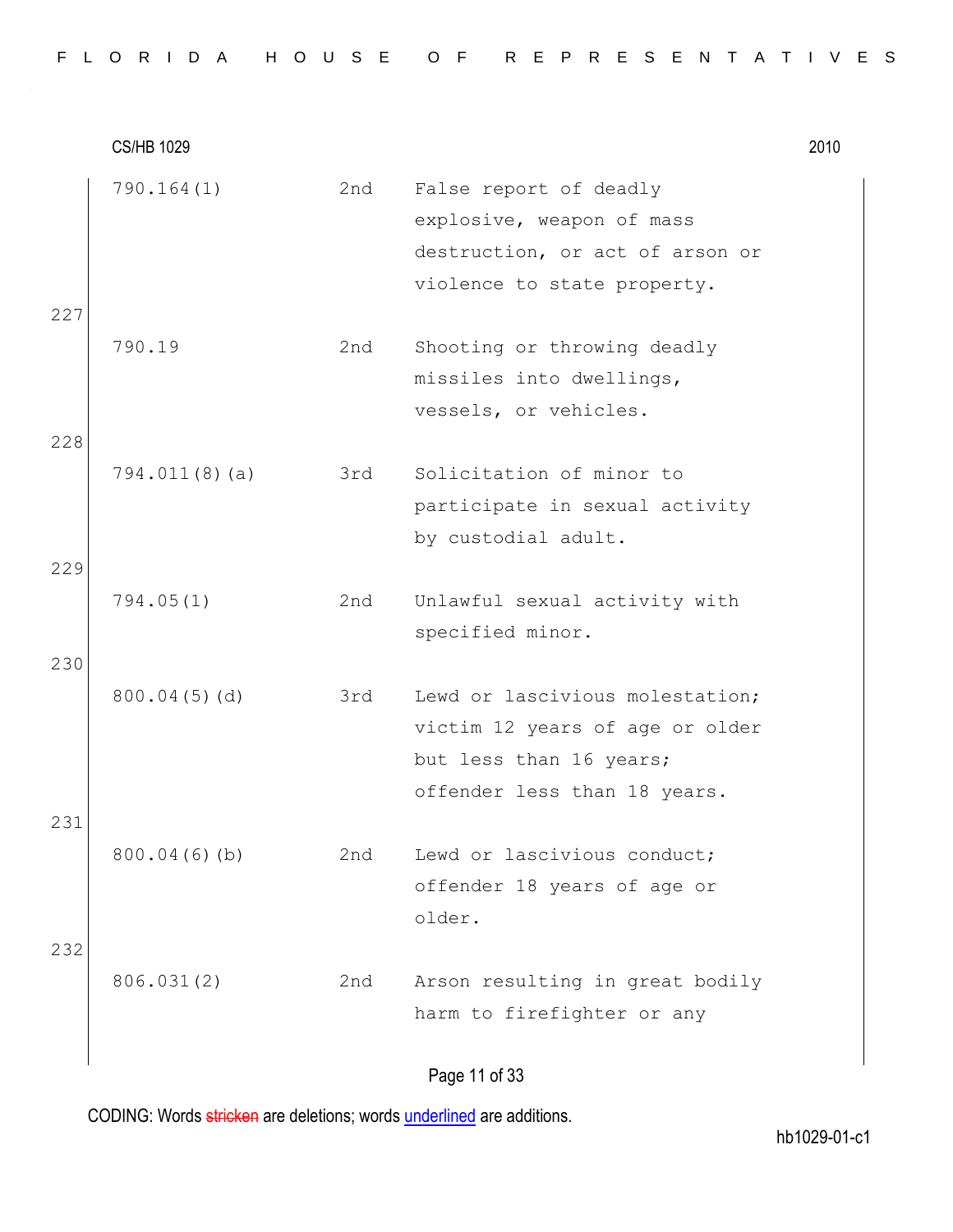|  |  |  |  |  |  | FLORIDA HOUSE OF REPRESENTATIVES |  |  |  |  |  |  |  |  |
|--|--|--|--|--|--|----------------------------------|--|--|--|--|--|--|--|--|
|  |  |  |  |  |  |                                  |  |  |  |  |  |  |  |  |

|     | <b>CS/HB 1029</b> |     |                                                                                     | 2010 |
|-----|-------------------|-----|-------------------------------------------------------------------------------------|------|
| 233 |                   |     | other person.                                                                       |      |
|     | 810.02(3)(c)      | 2nd | Burglary of occupied structure;<br>unarmed; no assault or battery.                  |      |
| 234 |                   |     |                                                                                     |      |
|     | 812.014(2)(b)1.   | 2nd | Property stolen \$20,000 or<br>more, but less than \$100,000,                       |      |
| 235 |                   |     | grand theft in 2nd degree.                                                          |      |
|     | 812.014(6)        | 2nd | Theft; property stolen \$3,000<br>or more; coordination of<br>others.               |      |
| 236 | $812.015(9)$ (a)  | 2nd | Retail theft; property stolen<br>\$300 or more; second or<br>subsequent conviction. |      |
| 237 | $812.015(9)$ (b)  | 2nd | Retail theft; property stolen<br>\$3,000 or more; coordination of<br>others.        |      |
| 238 | 812.13(2)(c)      | 2nd | Robbery, no firearm or other<br>weapon (strong-arm robbery).                        |      |
| 239 | 817.034(4)(a)1.   | 1st | Communications fraud, value<br>greater than \$50,000.                               |      |
| 240 |                   |     | Page 12 of 33                                                                       |      |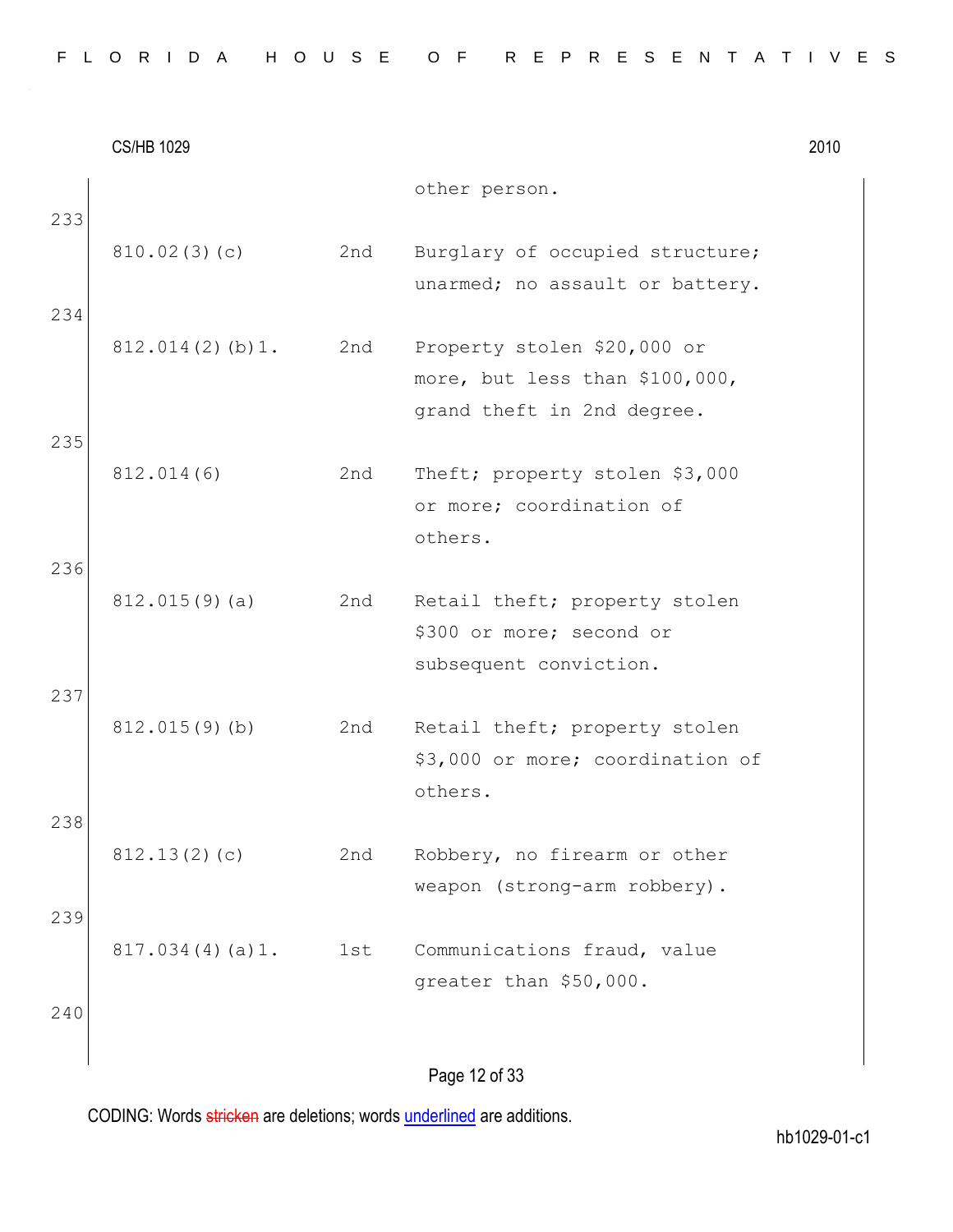|  |  |  |  |  | FLORIDA HOUSE OF REPRESENTATIVES |  |  |  |  |  |  |  |  |
|--|--|--|--|--|----------------------------------|--|--|--|--|--|--|--|--|
|  |  |  |  |  |                                  |  |  |  |  |  |  |  |  |

|            | <b>CS/HB 1029</b>  |     |                                                                                                    | 2010 |
|------------|--------------------|-----|----------------------------------------------------------------------------------------------------|------|
|            | 817.4821(5)        | 2nd | Possess cloning paraphernalia<br>with intent to create cloned<br>cellular telephones.              |      |
| 241        | 825.102(1)         | 3rd | Abuse of an elderly person or<br>disabled adult.                                                   |      |
| 242<br>243 | 825.102(3)(c)      | 3rd | Neglect of an elderly person or<br>disabled adult.                                                 |      |
|            | 825.1025(3)        | 3rd | Lewd or lascivious molestation<br>of an elderly person or<br>disabled adult.                       |      |
| 244        | 825.103(2)(c)      | 3rd | Exploiting an elderly person or<br>disabled adult and property is<br>valued at less than \$20,000. |      |
| 245<br>246 | 827.03(1)          | 3rd | Abuse of a child.                                                                                  |      |
| 247        | 827.03(3)(c)       | 3rd | Neglect of a child.                                                                                |      |
|            | $827.071(2)$ & (3) | 2nd | Use or induce a child in a<br>sexual performance, or promote<br>or direct such performance.        |      |
| 248<br>249 | 836.05             | 2nd | Threats; extortion.                                                                                |      |
|            |                    |     | Page 13 of 33                                                                                      |      |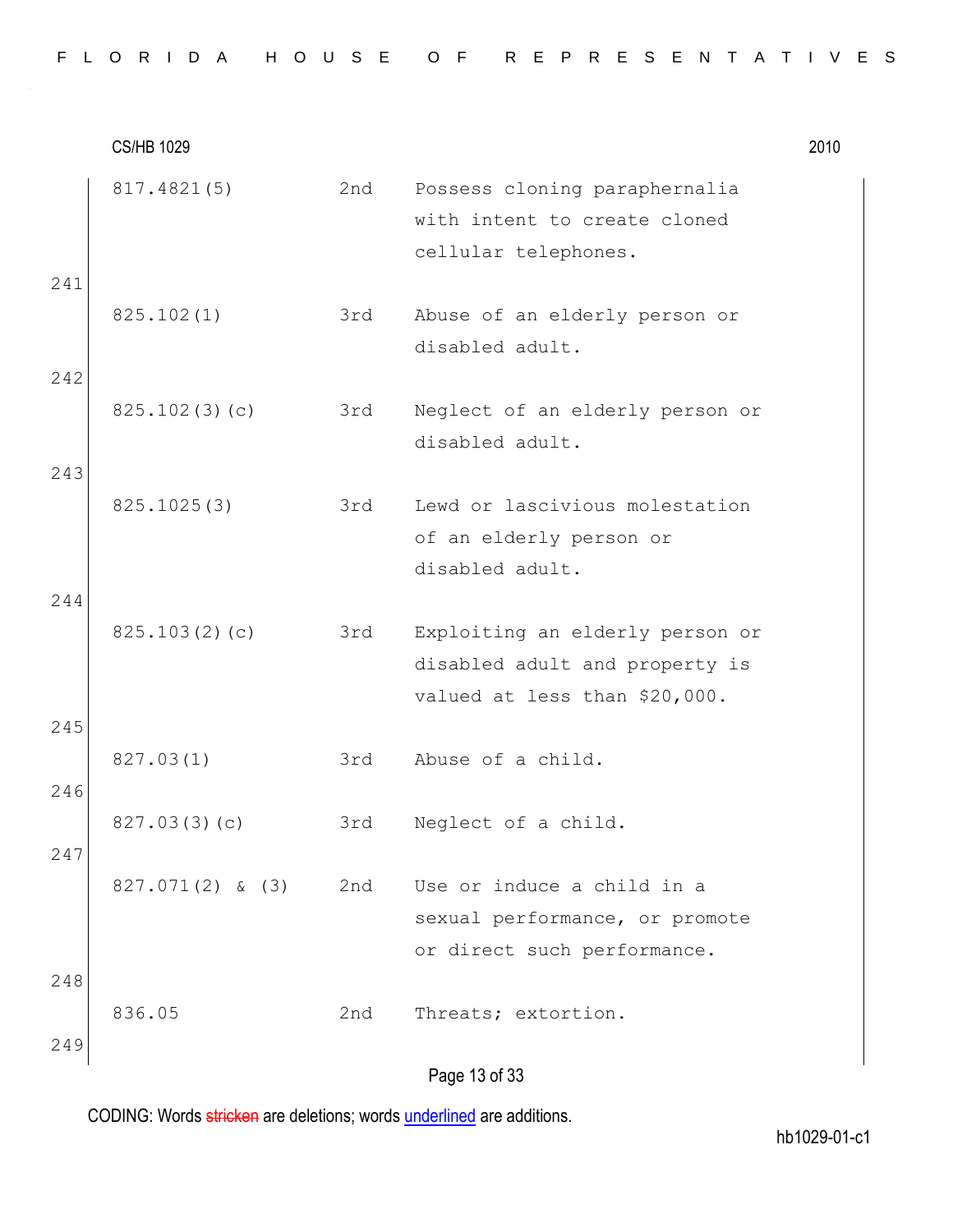|     | <b>CS/HB 1029</b> |     |                                                                                                                            | 2010 |
|-----|-------------------|-----|----------------------------------------------------------------------------------------------------------------------------|------|
| 250 | 836.10            | 2nd | Written threats to kill or do<br>bodily injury.                                                                            |      |
| 251 | 843.12            | 3rd | Aids or assists person to<br>escape.                                                                                       |      |
| 252 | 847.011           | 3rd | Distributing, offering to<br>distribute, or possessing with<br>intent to distribute obscene<br>materials depicting minors. |      |
| 253 | 847.012           | 3rd | Knowingly using a minor in the<br>production of materials harmful<br>to minors.                                            |      |
| 254 | 847.0135(2)       | 3rd | Facilitates sexual conduct of<br>or with a minor or the visual<br>depiction of such conduct.                               |      |
| 255 | 914.23            | 2nd | Retaliation against a witness,<br>victim, or informant, with<br>bodily injury.                                             |      |
|     | 944.35(3)(a)2.    | 3rd | Committing malicious battery<br>upon or inflicting cruel or<br>inhuman treatment on an inmate<br>or offender on community  |      |

# Page 14 of 33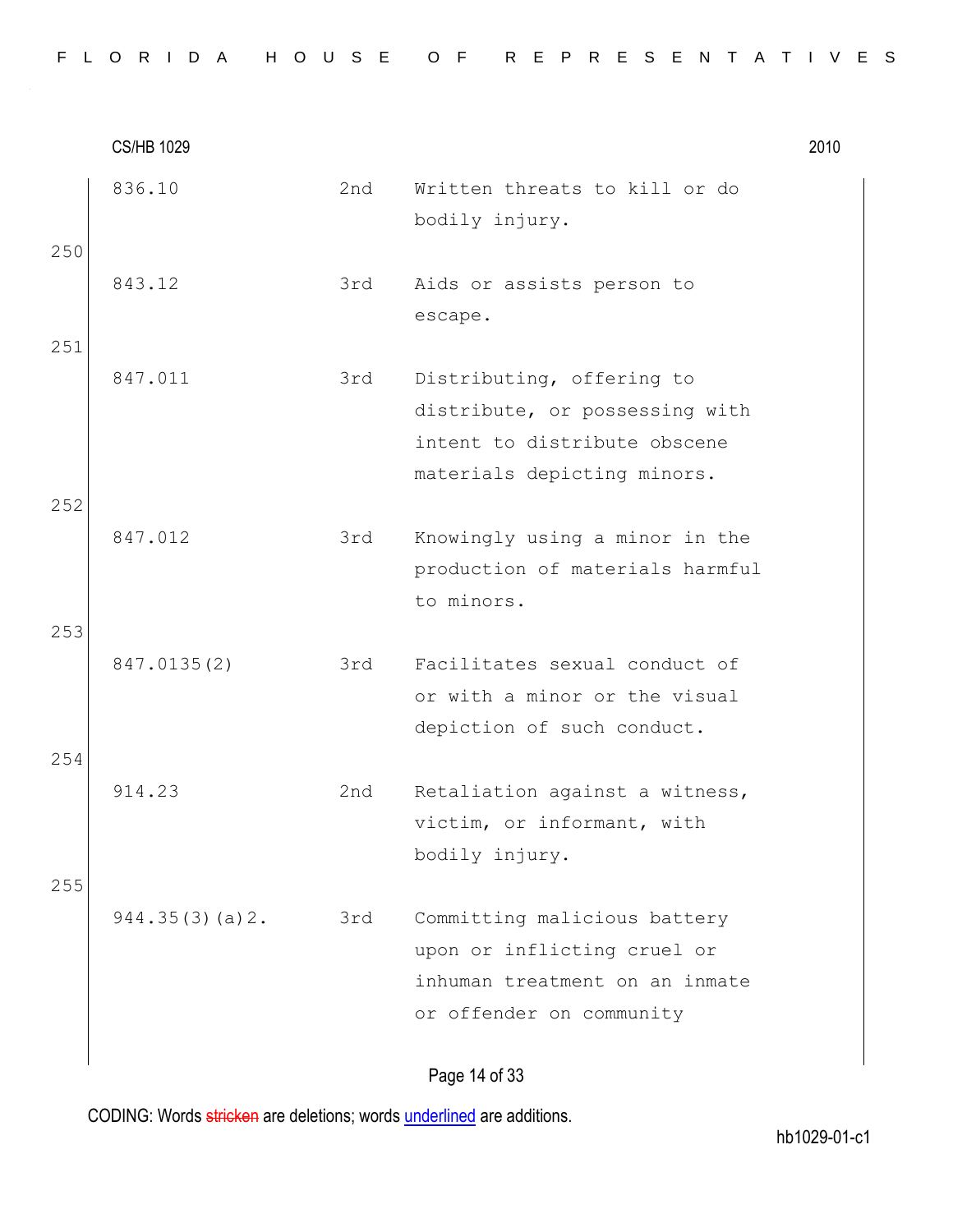CS/HB 1029 2010 Page 15 of 33 supervision, resulting in great bodily harm. 256 944.40 2nd Escapes. 257 944.46 3rd Harboring, concealing, aiding escaped prisoners. 258 944.47(1)(a)5. 2nd Introduction of contraband (firearm, weapon, or explosive) into correctional facility. 259 951.22(1) 3rd Intoxicating drug, firearm, or weapon introduced into county facility. 260 261 (g) LEVEL 7 262 Florida Statute Felony Degree Description 263 316.027(1)(c) $(b)$  1st Accident involving death, failure to stop; leaving scene. 264 316.193(3)(c)2. 3rd DUI resulting in serious bodily injury. 265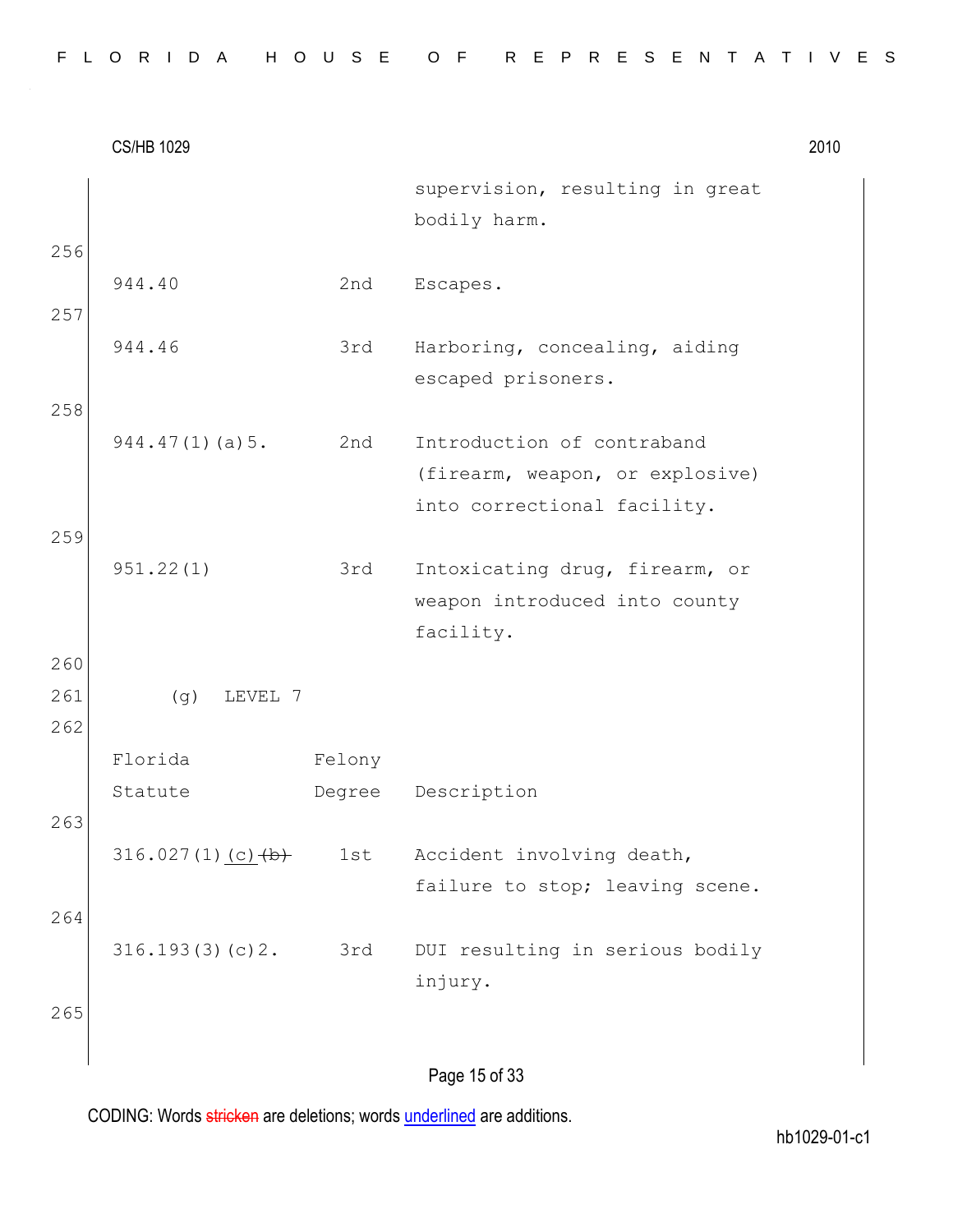| FLORIDA HOUSE OF REPRESENTATIVES |  |
|----------------------------------|--|
|----------------------------------|--|

|     | $316.1935(3)$ (b)       | 1st | Causing serious bodily injury<br>or death to another person;<br>driving at high speed or with<br>wanton disregard for safety<br>while fleeing or attempting to<br>elude law enforcement officer<br>who is in a patrol vehicle with<br>siren and lights activated. |
|-----|-------------------------|-----|-------------------------------------------------------------------------------------------------------------------------------------------------------------------------------------------------------------------------------------------------------------------|
| 266 |                         |     |                                                                                                                                                                                                                                                                   |
|     | 327.35(3)(c)2.          | 3rd | Vessel BUI resulting in serious<br>bodily injury.                                                                                                                                                                                                                 |
| 267 |                         |     |                                                                                                                                                                                                                                                                   |
|     | 402.319(2)              | 2nd | Misrepresentation and<br>negligence or intentional act<br>resulting in great bodily harm,<br>permanent disfiguration,<br>permanent disability, or death.                                                                                                          |
| 268 |                         |     |                                                                                                                                                                                                                                                                   |
| 269 | $409.920(2)$ (b) $1.a.$ | 3rd | Medicaid provider fraud;<br>\$10,000 or less.                                                                                                                                                                                                                     |
|     | 409.920(2)(b)1.b.       | 2nd | Medicaid provider fraud; more<br>than \$10,000, but less than<br>\$50,000.                                                                                                                                                                                        |
| 270 | 456.065(2)              | 3rd | Practicing a health care<br>profession without a license.                                                                                                                                                                                                         |
| 271 |                         |     |                                                                                                                                                                                                                                                                   |
|     |                         |     |                                                                                                                                                                                                                                                                   |

Page 16 of 33

CODING: Words stricken are deletions; words underlined are additions.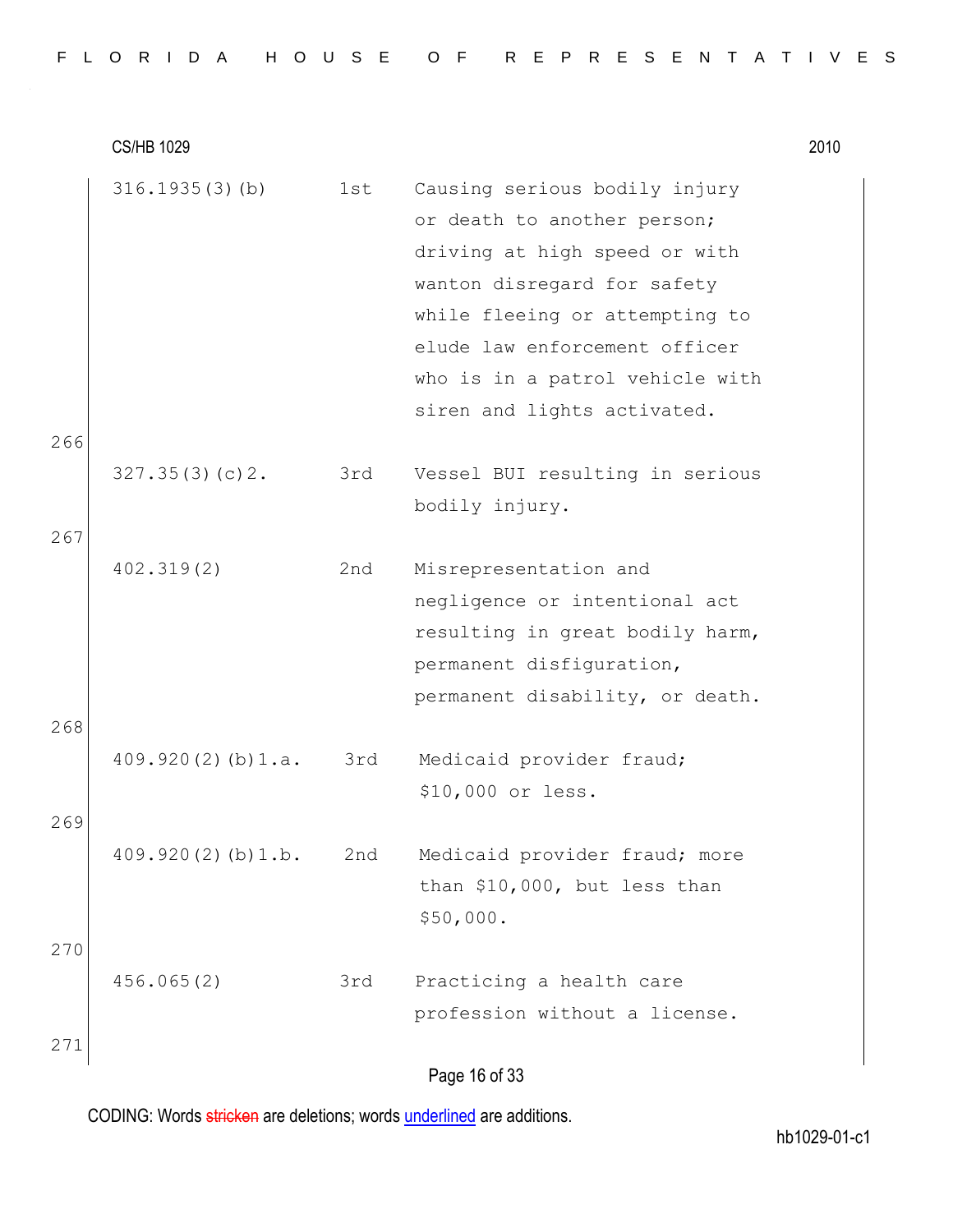|     | <b>CS/HB 1029</b> |     |                                                                                                        | 2010 |
|-----|-------------------|-----|--------------------------------------------------------------------------------------------------------|------|
|     | 456.065(2)        | 2nd | Practicing a health care<br>profession without a license<br>which results in serious bodily<br>injury. |      |
| 272 | 458.327(1)        | 3rd | Practicing medicine without a<br>license.                                                              |      |
| 273 | 459.013(1)        | 3rd | Practicing osteopathic medicine<br>without a license.                                                  |      |
| 274 | 460.411(1)        | 3rd | Practicing chiropractic<br>medicine without a license.                                                 |      |
| 275 | 461.012(1)        | 3rd | Practicing podiatric medicine<br>without a license.                                                    |      |
| 276 | 462.17            | 3rd | Practicing naturopathy without<br>a license.                                                           |      |
| 277 | 463.015(1)        | 3rd | Practicing optometry without a<br>license.                                                             |      |
| 278 | 464.016(1)        | 3rd | Practicing nursing without a<br>license.                                                               |      |
| 279 | 465.015(2)        | 3rd | Practicing pharmacy without a                                                                          |      |
|     |                   |     | Page 17 of 33                                                                                          |      |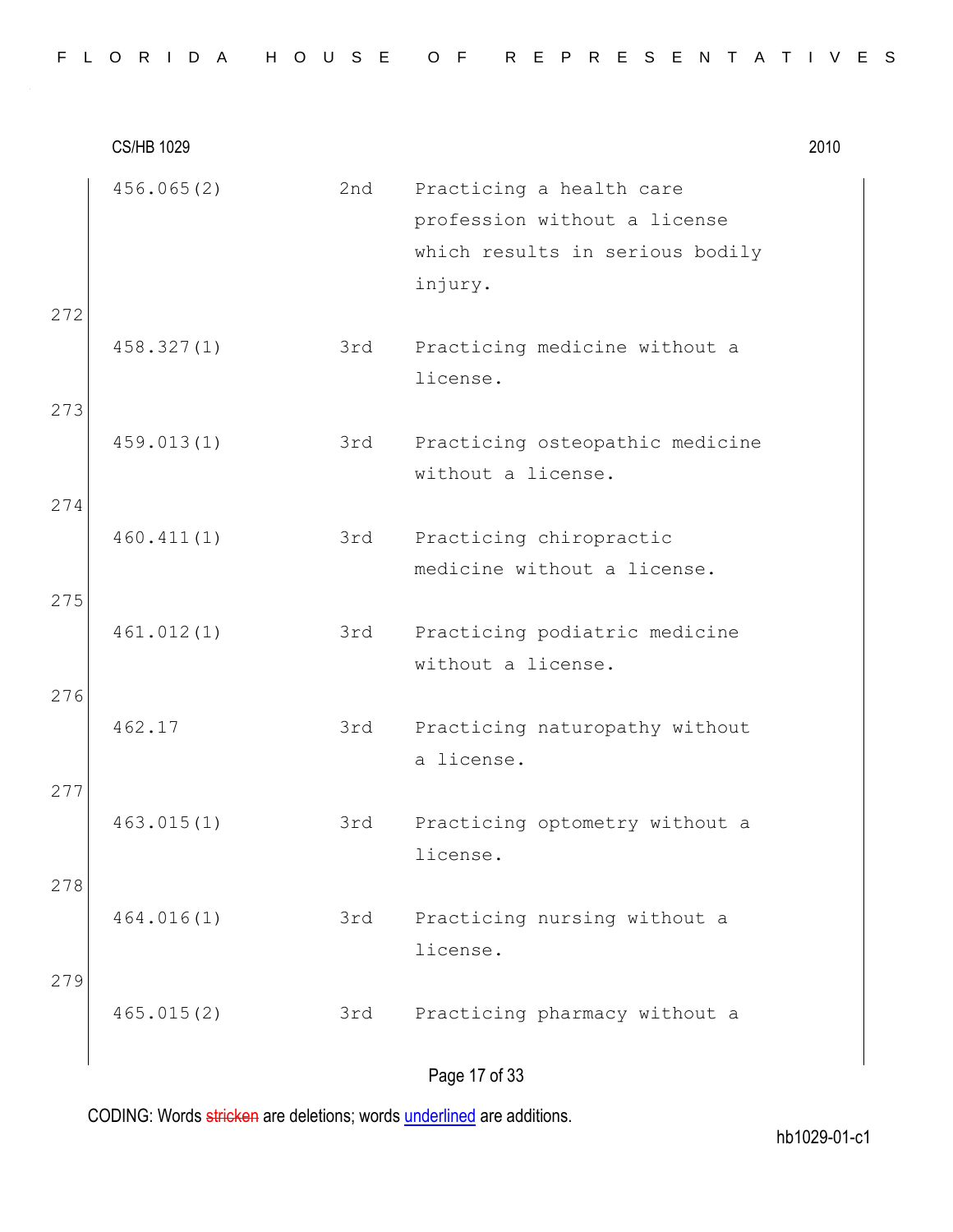|  |  |  |  |  |  | FLORIDA HOUSE OF REPRESENTATIVES |  |  |  |  |  |  |  |  |
|--|--|--|--|--|--|----------------------------------|--|--|--|--|--|--|--|--|
|  |  |  |  |  |  |                                  |  |  |  |  |  |  |  |  |

CS/HB 1029 2010 license. 280 466.026(1) 3rd Practicing dentistry or dental hygiene without a license. 281 467.201 3rd Practicing midwifery without a license. 282 468.366 3rd Delivering respiratory care services without a license. 283 483.828(1) 3rd Practicing as clinical laboratory personnel without a license. 284 483.901(9) 3rd Practicing medical physics without a license. 285 484.013(1)(c) 3rd Preparing or dispensing optical devices without a prescription. 286 484.053 3rd Dispensing hearing aids without a license. 287 494.0018(2) 1st Conviction of any violation of ss. 494.001-494.0077 in which the total money and property

Page 18 of 33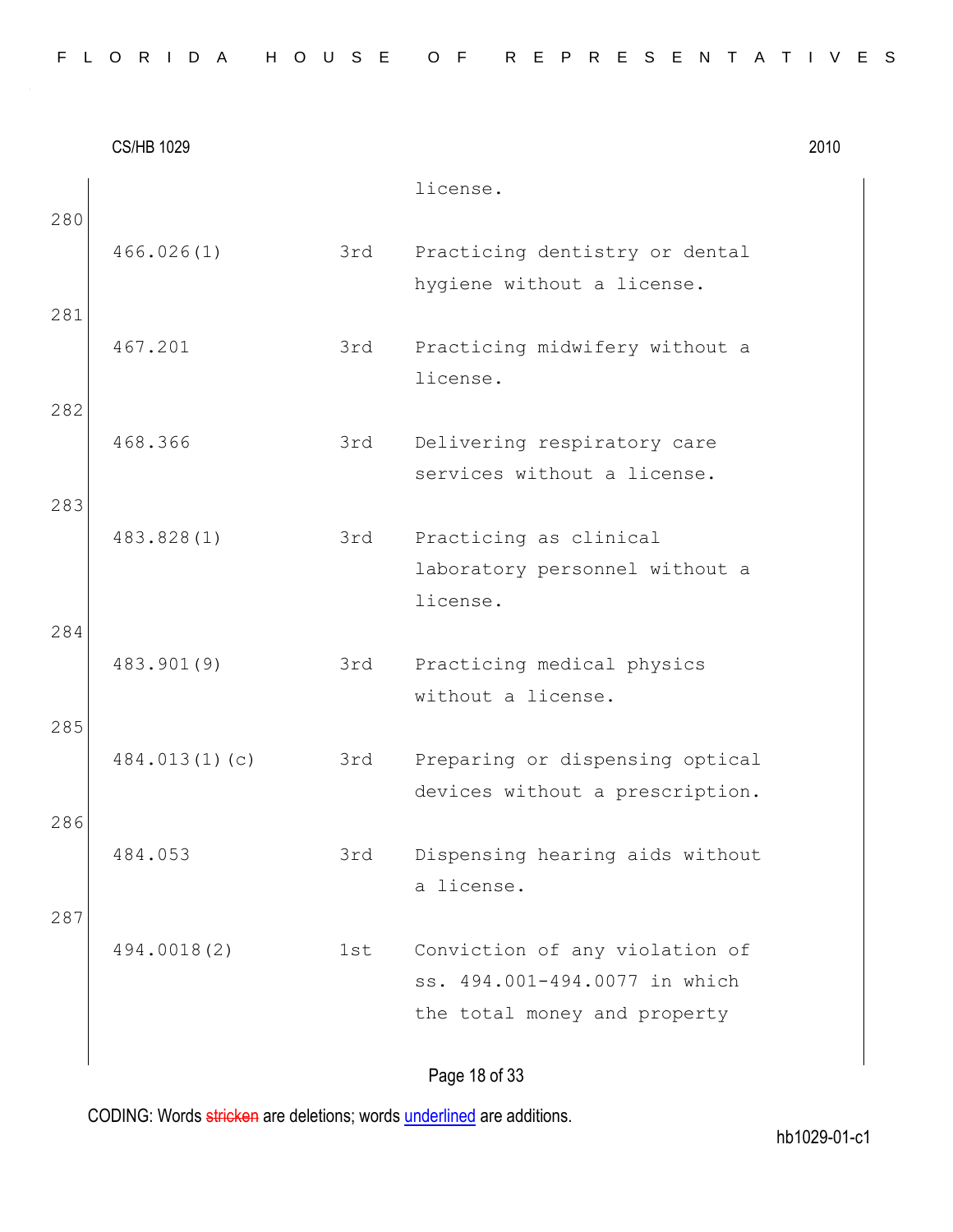|  |  |  |  |  | FLORIDA HOUSE OF REPRESENTATIVES |  |  |  |  |  |  |  |  |
|--|--|--|--|--|----------------------------------|--|--|--|--|--|--|--|--|
|  |  |  |  |  |                                  |  |  |  |  |  |  |  |  |

|     | <b>CS/HB 1029</b>   |     |                                                                                                                                            | 2010 |
|-----|---------------------|-----|--------------------------------------------------------------------------------------------------------------------------------------------|------|
| 288 |                     |     | unlawfully obtained exceeded<br>\$50,000 and there were five or<br>more victims.                                                           |      |
| 289 | 560.123(8)(b)1. 3rd |     | Failure to report currency or<br>payment instruments exceeding<br>\$300 but less than \$20,000 by a<br>money services business.            |      |
|     | 560.125(5)(a)       | 3rd | Money services business by<br>unauthorized person, currency<br>or payment instruments<br>exceeding \$300 but less than<br>\$20,000.        |      |
| 290 | 655.50(10)(b)1.     | 3rd | Failure to report financial<br>transactions exceeding \$300 but<br>less than \$20,000 by financial                                         |      |
| 291 |                     |     | institution.                                                                                                                               |      |
|     | 775.21(10)(a)       | 3rd | Sexual predator; failure to<br>register; failure to renew<br>driver's license or<br>identification card; other<br>registration violations. |      |
| 292 | 775.21(10)(b)       | 3rd | Sexual predator working where                                                                                                              |      |

## Page 19 of 33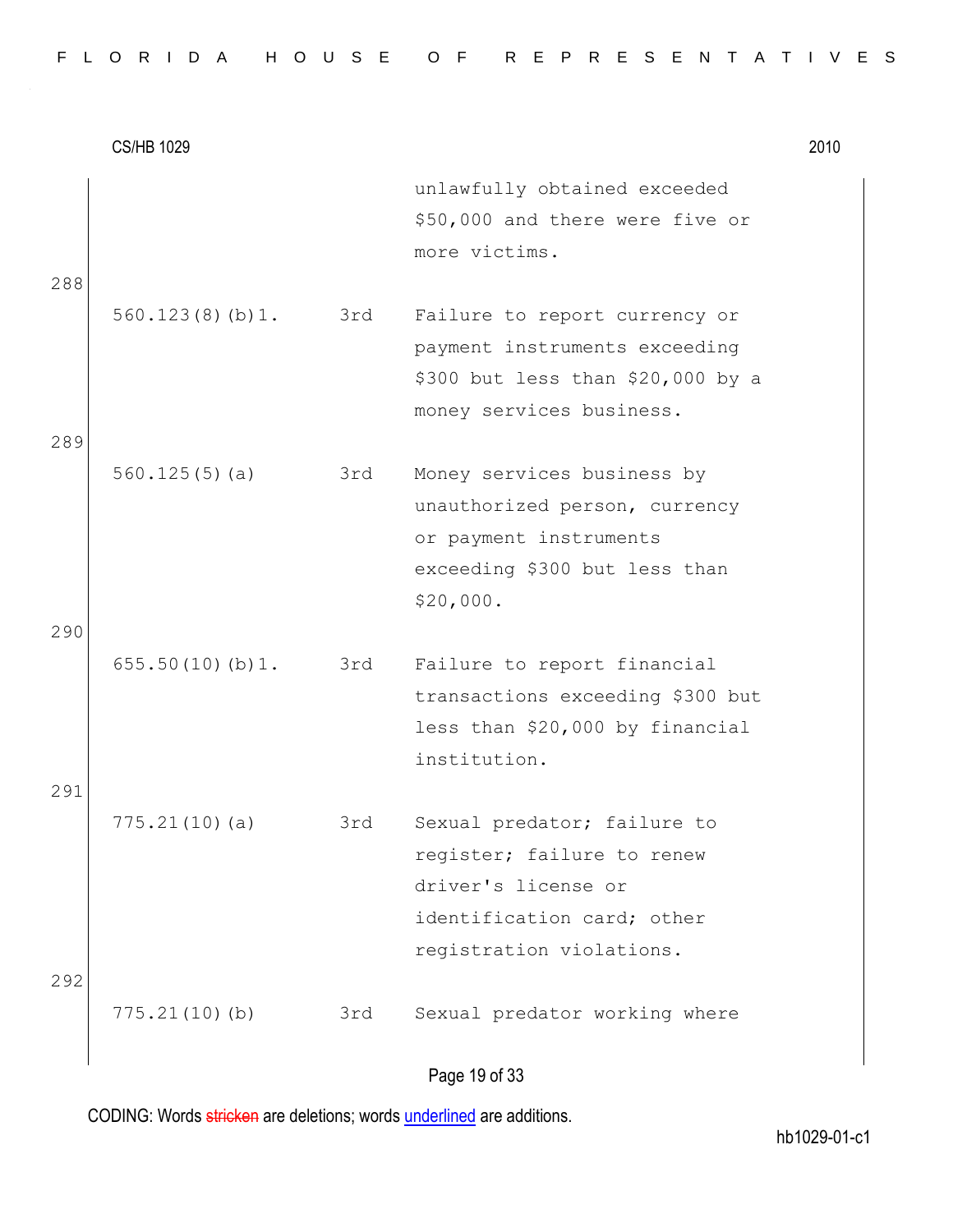|            | <b>CS/HB 1029</b> |     |                                                                                                                                     | 2010 |
|------------|-------------------|-----|-------------------------------------------------------------------------------------------------------------------------------------|------|
| 293        |                   |     | children regularly congregate.                                                                                                      |      |
|            | 775.21(10)(g)     | 3rd | Failure to report or providing<br>false information about a<br>sexual predator; harbor or<br>conceal a sexual predator.             |      |
| 294<br>295 | 782.051(3)        | 2nd | Attempted felony murder of a<br>person by a person other than<br>the perpetrator or the<br>perpetrator of an attempted<br>felony.   |      |
| 296        | 782.07(1)         | 2nd | Killing of a human being by the<br>act, procurement, or culpable<br>negligence of another<br>(manslaughter).                        |      |
|            | 782.071           | 2nd | Killing of a human being or<br>viable fetus by the operation<br>of a motor vehicle in a<br>reckless manner (vehicular<br>homicide). |      |
| 297        | 782.072           | 2nd | Killing of a human being by the<br>operation of a vessel in a<br>reckless manner (vessel                                            |      |

Page 20 of 33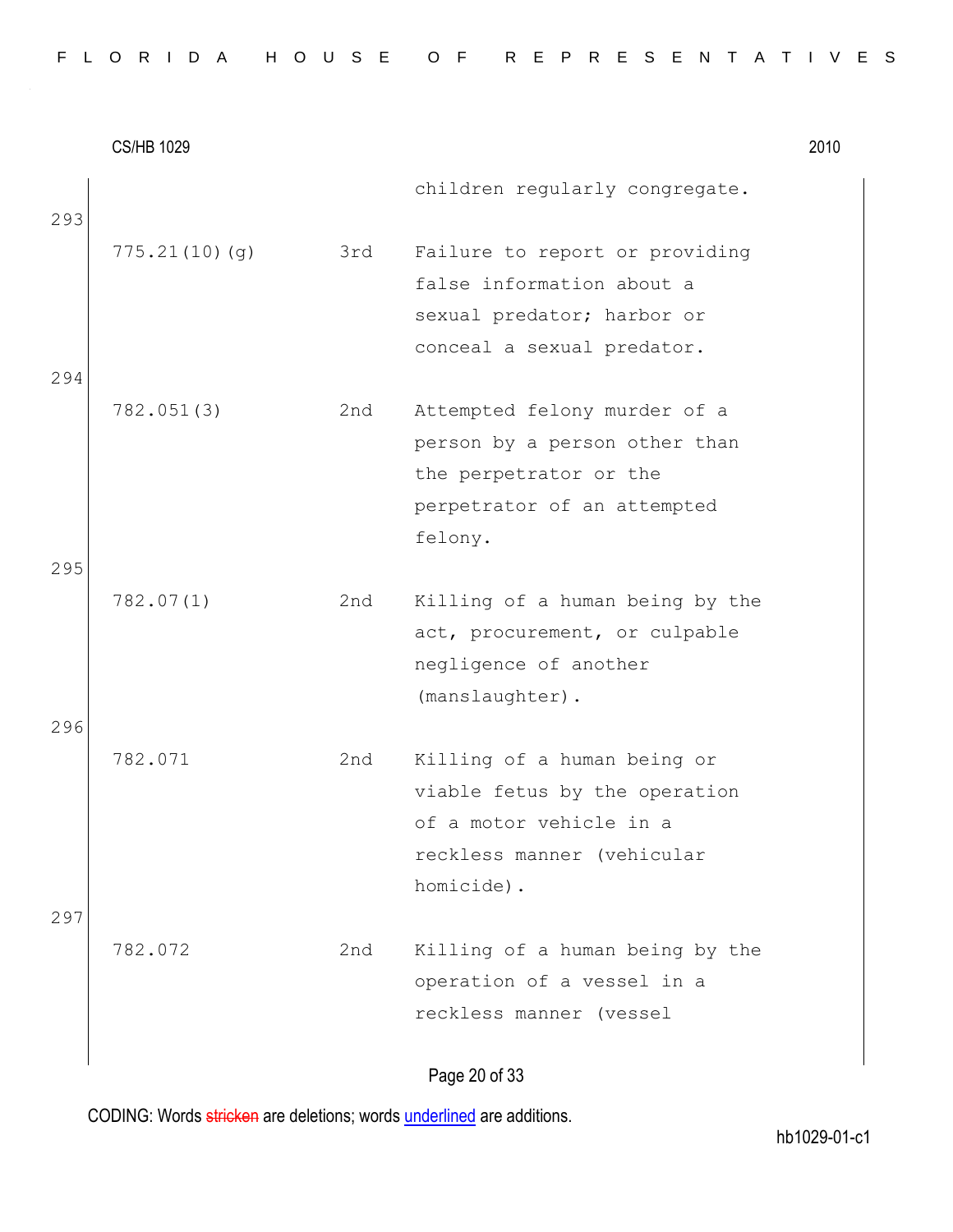|  |  |  |  |  |  | FLORIDA HOUSE OF REPRESENTATIVES |  |  |  |  |  |  |  |  |
|--|--|--|--|--|--|----------------------------------|--|--|--|--|--|--|--|--|
|  |  |  |  |  |  |                                  |  |  |  |  |  |  |  |  |

CS/HB 1029 2010 Page 21 of 33 homicide). 298 784.045(1)(a)1. 2nd Aggravated battery; intentionally causing great bodily harm or disfigurement. 299 784.045(1)(a)2. 2nd Aggravated battery; using deadly weapon. 300 784.045(1)(b) 2nd Aggravated battery; perpetrator aware victim pregnant. 301 784.048(4) 3rd Aggravated stalking; violation of injunction or court order. 302 784.048(7) 3rd Aggravated stalking; violation of court order. 303 784.07(2)(d) 1st Aggravated battery on law enforcement officer. 304 784.074(1)(a) 1st Aggravated battery on sexually violent predators facility staff. 305 784.08(2)(a) 1st Aggravated battery on a person 65 years of age or older. 306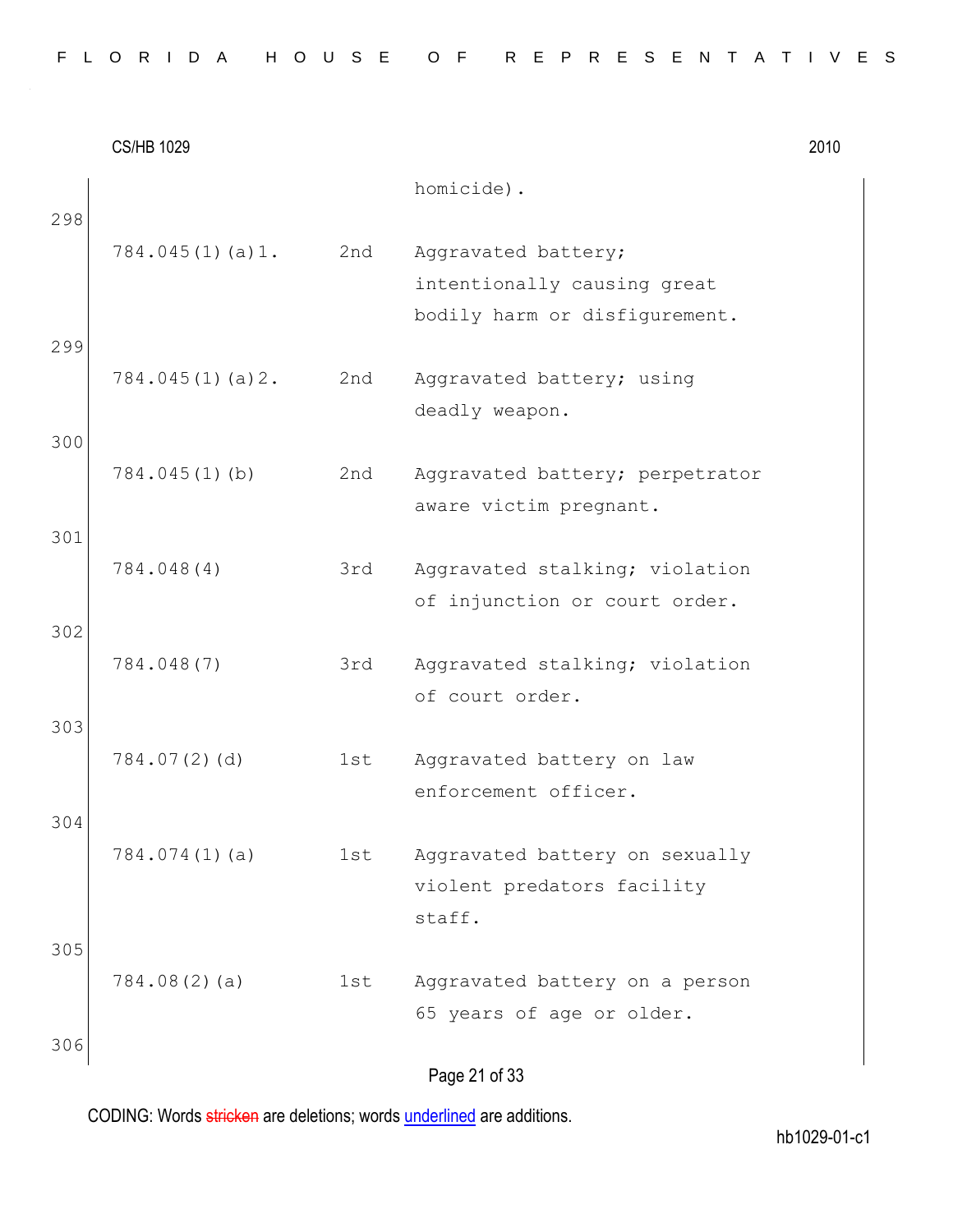|  |  |  | FLORIDA HOUSE OF REPRESENTATIVES |  |  |  |  |  |  |  |  |  |  |  |  |
|--|--|--|----------------------------------|--|--|--|--|--|--|--|--|--|--|--|--|
|  |  |  |                                  |  |  |  |  |  |  |  |  |  |  |  |  |

|            | <b>CS/HB 1029</b> |     |                                                                                                                         | 2010 |
|------------|-------------------|-----|-------------------------------------------------------------------------------------------------------------------------|------|
| 307        | 784.081(1)        | 1st | Aggravated battery on specified<br>official or employee.                                                                |      |
|            | 784.082(1)        | 1st | Aggravated battery by detained<br>person on visitor or other<br>detainee.                                               |      |
| 308<br>309 | 784.083(1)        | 1st | Aggravated battery on code<br>inspector.                                                                                |      |
|            | 790.07(4)         | 1st | Specified weapons violation<br>subsequent to previous<br>conviction of s. 790.07(1) or<br>$(2)$ .                       |      |
| 310        | 790.16(1)         | 1st | Discharge of a machine gun<br>under specified circumstances.                                                            |      |
| 311        | 790.165(2)        | 2nd | Manufacture, sell, possess, or<br>deliver hoax bomb.                                                                    |      |
| 312<br>313 | 790.165(3)        | 2nd | Possessing, displaying, or<br>threatening to use any hoax<br>bomb while committing or<br>attempting to commit a felony. |      |
|            | 790.166(3)        | 2nd | Possessing, selling, using, or<br>Page 22 of 33                                                                         |      |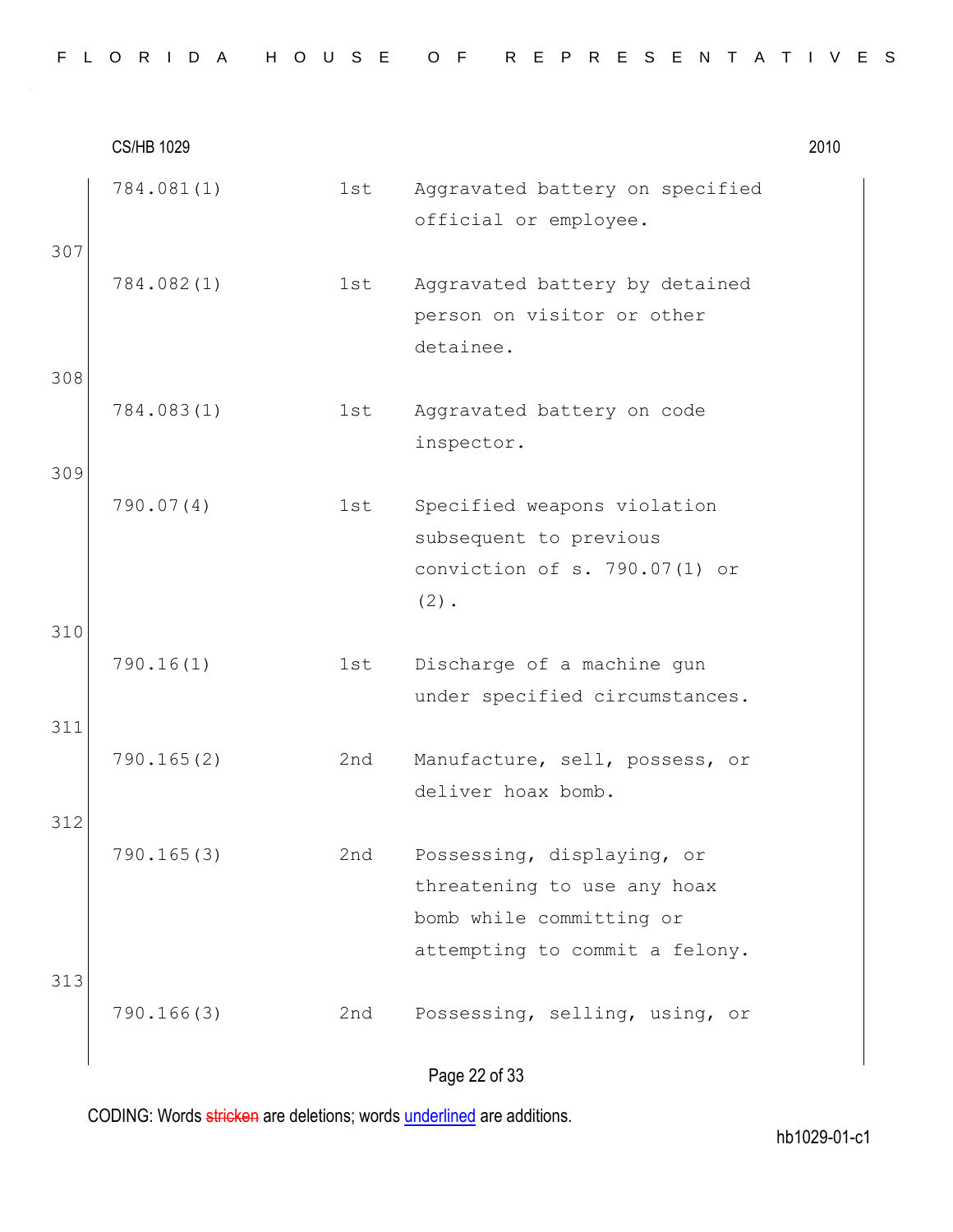|  |  |  |  |  | FLORIDA HOUSE OF REPRESENTATIVES |  |  |  |  |  |  |  |  |
|--|--|--|--|--|----------------------------------|--|--|--|--|--|--|--|--|
|  |  |  |  |  |                                  |  |  |  |  |  |  |  |  |

|     | <b>CS/HB 1029</b> |     |                                                                                                                                                    | 2010 |
|-----|-------------------|-----|----------------------------------------------------------------------------------------------------------------------------------------------------|------|
| 314 |                   |     | attempting to use a hoax weapon<br>of mass destruction.                                                                                            |      |
|     | 790.166(4)        | 2nd | Possessing, displaying, or<br>threatening to use a hoax<br>weapon of mass destruction<br>while committing or attempting<br>to commit a felony.     |      |
| 315 |                   |     |                                                                                                                                                    |      |
|     | 790.23            |     | 1st, PBL Possession of a firearm by a<br>person who qualifies for the<br>penalty enhancements provided<br>for in s. 874.04.                        |      |
| 316 |                   |     |                                                                                                                                                    |      |
|     | 794.08(4)         | 3rd | Female genital mutilation;<br>consent by a parent, guardian,<br>or a person in custodial<br>authority to a victim younger<br>than 18 years of age. |      |
| 317 |                   |     |                                                                                                                                                    |      |
| 318 | 796.03            | 2nd | Procuring any person under 16<br>years for prostitution.                                                                                           |      |
|     | 800.04(5)(c)1.    | 2nd | Lewd or lascivious molestation;<br>victim less than 12 years of<br>age; offender less than 18<br>years.                                            |      |
| 319 |                   |     | $D_{0}$ $(2, 2)$ of 22                                                                                                                             |      |

Page 23 of 33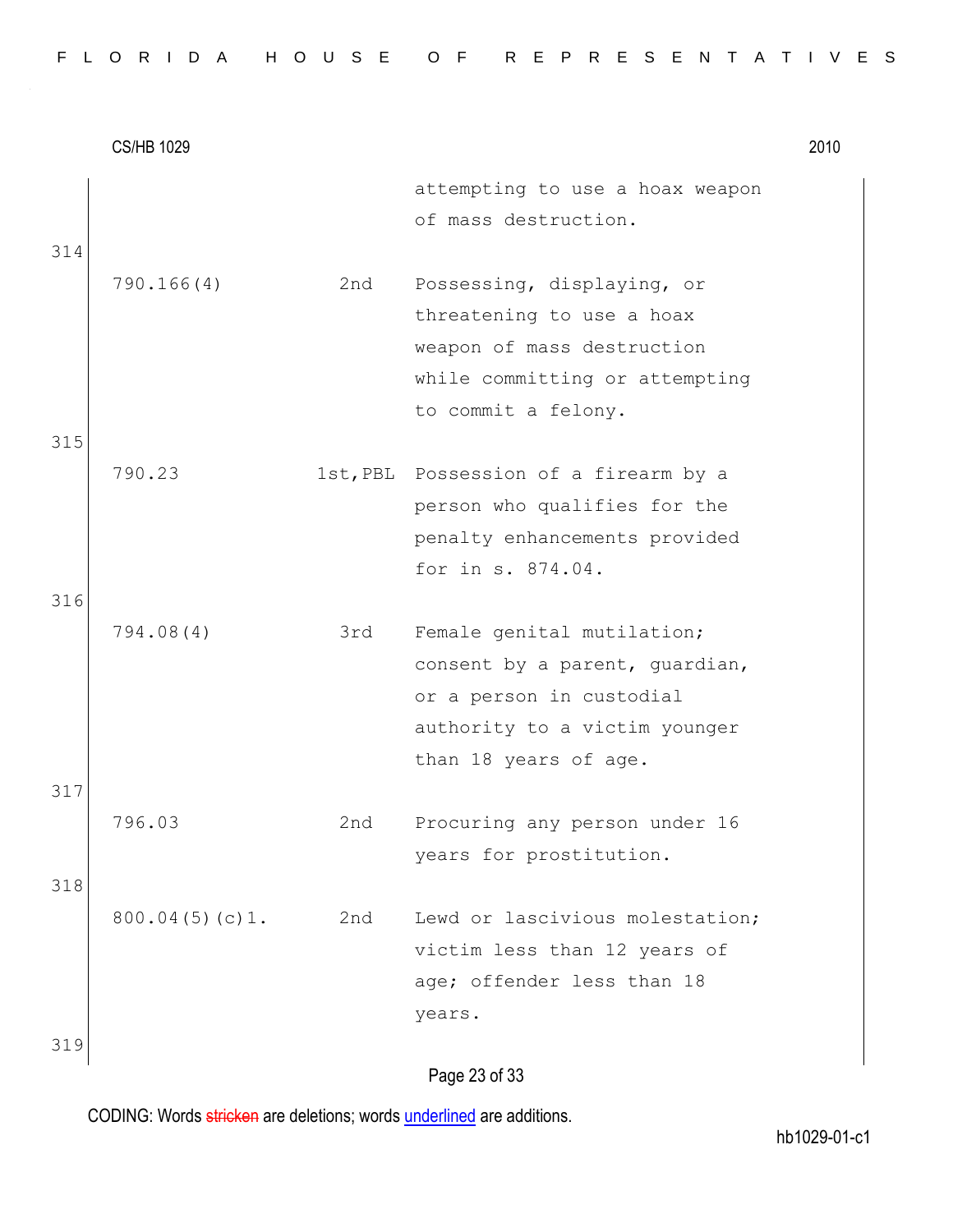|  |  |  | FLORIDA HOUSE OF REPRESENTATIVES |  |  |  |  |  |  |  |  |  |  |  |  |
|--|--|--|----------------------------------|--|--|--|--|--|--|--|--|--|--|--|--|
|  |  |  |                                  |  |  |  |  |  |  |  |  |  |  |  |  |

|     | <b>CS/HB 1029</b> |     |                                                                                                                                                      | 2010 |
|-----|-------------------|-----|------------------------------------------------------------------------------------------------------------------------------------------------------|------|
| 320 | 800.04(5)(c)2.    | 2nd | Lewd or lascivious molestation;<br>victim 12 years of age or older<br>but less than 16 years;<br>offender 18 years or older.                         |      |
| 321 | 806.01(2)         | 2nd | Maliciously damage structure by<br>fire or explosive.                                                                                                |      |
|     | 810.02(3)(a)      | 2nd | Burglary of occupied dwelling;<br>unarmed; no assault or battery.                                                                                    |      |
| 322 | 810.02(3)(b)      | 2nd | Burglary of unoccupied<br>dwelling; unarmed; no assault<br>or battery.                                                                               |      |
| 323 | 810.02(3)(d)      | 2nd | Burglary of occupied<br>conveyance; unarmed; no assault<br>or battery.                                                                               |      |
| 324 | 810.02(3)(e)      | 2nd | Burglary of authorized<br>emergency vehicle.                                                                                                         |      |
| 325 | 812.014(2)(a)1.   | 1st | Property stolen, valued at<br>\$100,000 or more or a<br>semitrailer deployed by a law<br>enforcement officer; property<br>stolen while causing other |      |
|     |                   |     | Dana 24 af 22                                                                                                                                        |      |

Page 24 of 33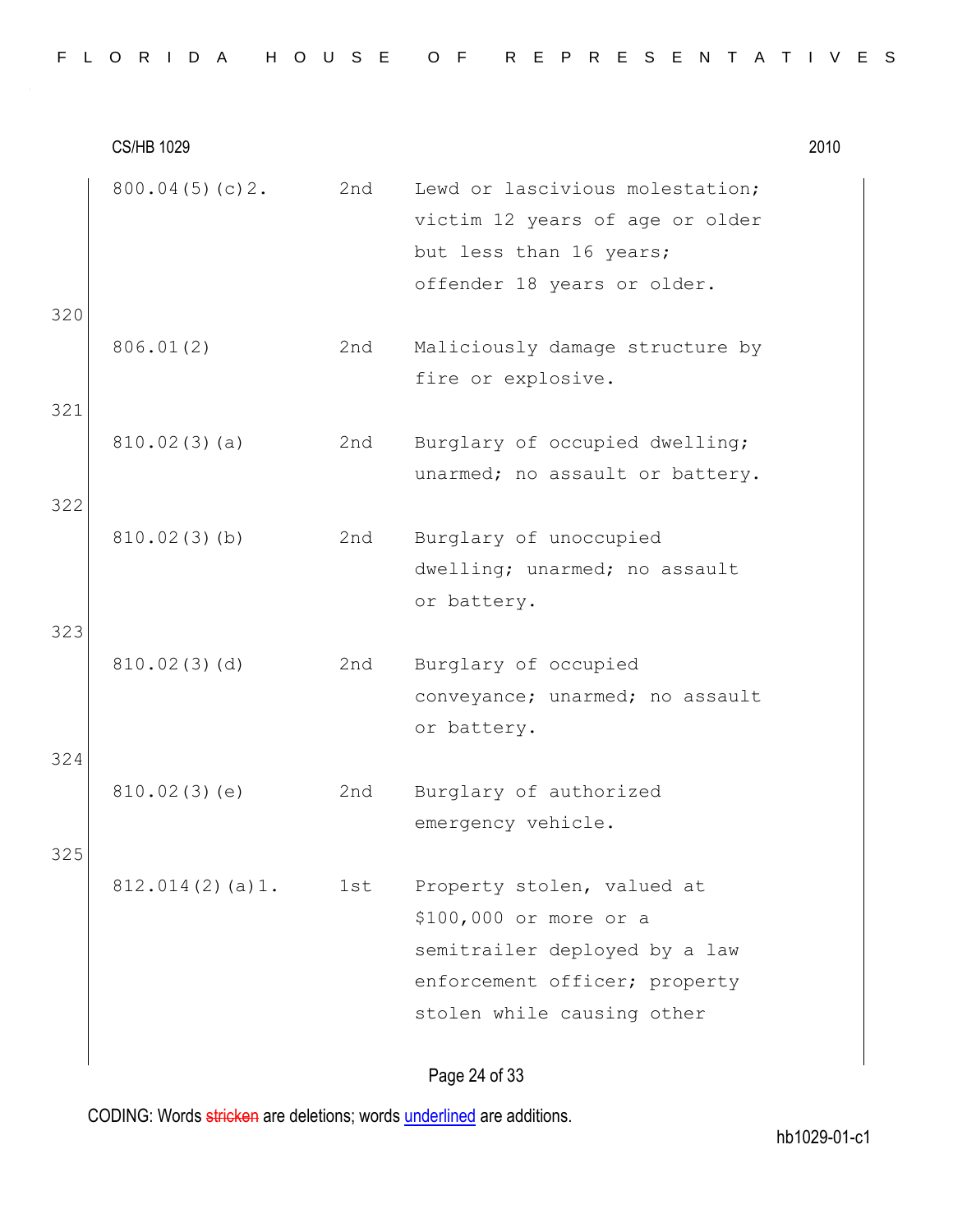|  |  |  | FLORIDA HOUSE OF REPRESENTATIVES |  |  |  |  |  |  |  |  |  |  |  |  |
|--|--|--|----------------------------------|--|--|--|--|--|--|--|--|--|--|--|--|
|  |  |  |                                  |  |  |  |  |  |  |  |  |  |  |  |  |

|     | <b>CS/HB 1029</b> |     |                                                                                                                     | 2010 |
|-----|-------------------|-----|---------------------------------------------------------------------------------------------------------------------|------|
| 326 |                   |     | property damage; 1st degree<br>grand theft.                                                                         |      |
|     | 812.014(2)(b)2.   | 2nd | Property stolen, cargo valued<br>at less than \$50,000, grand<br>theft in 2nd degree.                               |      |
| 327 | 812.014(2)(b)3.   | 2nd | Property stolen, emergency<br>medical equipment; 2nd degree<br>grand theft.                                         |      |
| 328 | 812.014(2)(b)4.   | 2nd | Property stolen, law<br>enforcement equipment from<br>authorized emergency vehicle.                                 |      |
| 329 | 812.0145(2)(a)    | 1st | Theft from person 65 years of<br>age or older; \$50,000 or more.                                                    |      |
| 330 | 812.019(2)        | 1st | Stolen property; initiates,<br>organizes, plans, etc., the<br>theft of property and traffics<br>in stolen property. |      |
| 331 | 812.131(2)(a)     | 2nd | Robbery by sudden snatching.                                                                                        |      |
| 332 | $812.133(2)$ (b)  | 1st | Carjacking; no firearm, deadly<br>weapon, or other weapon.                                                          |      |
| 333 |                   |     | Page 25 of 33                                                                                                       |      |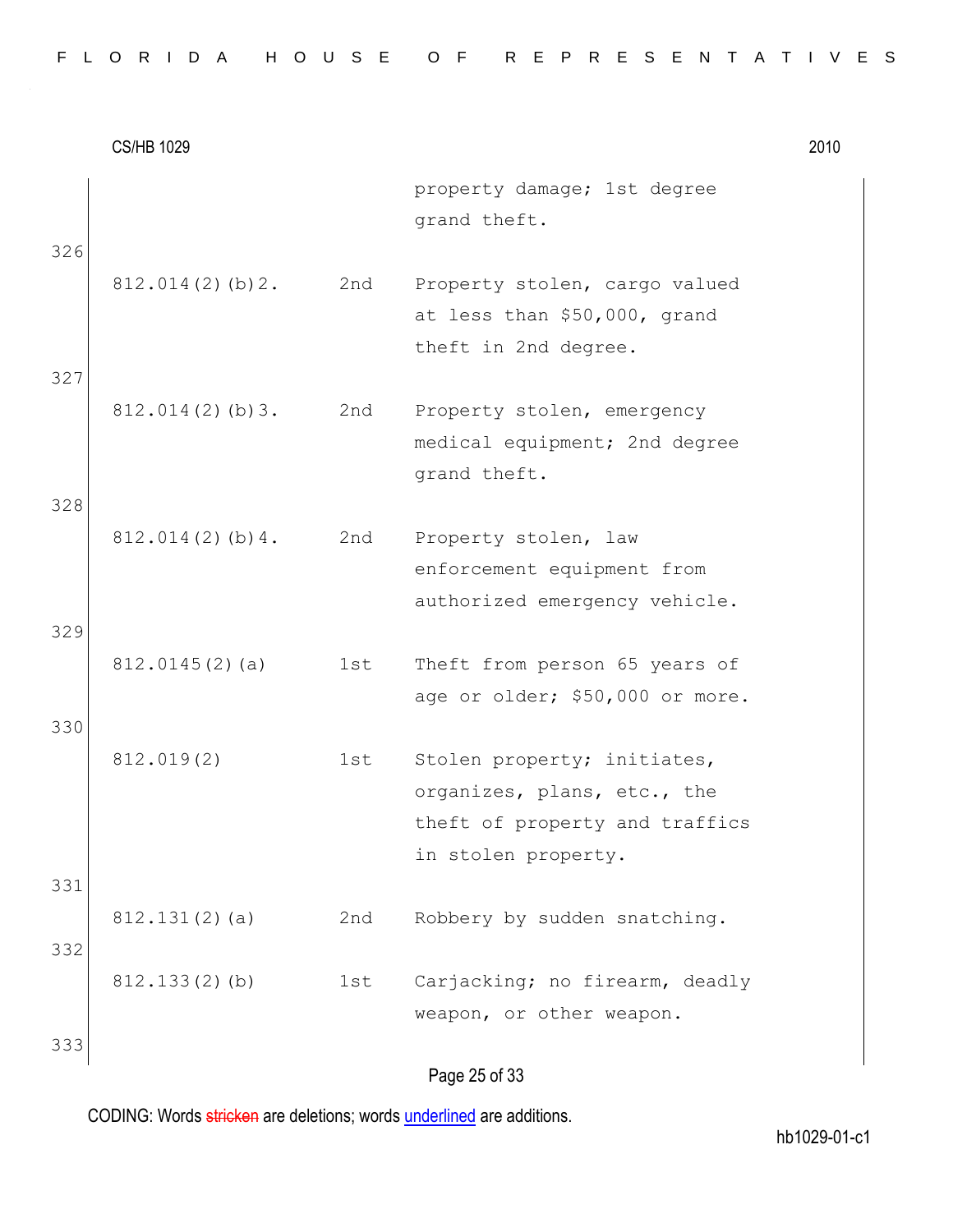|  |  |  |  |  | FLORIDA HOUSE OF REPRESENTATIVES |  |  |  |  |  |  |  |  |
|--|--|--|--|--|----------------------------------|--|--|--|--|--|--|--|--|
|  |  |  |  |  |                                  |  |  |  |  |  |  |  |  |

CS/HB 1029 2010 817.234(8)(a) 2nd Solicitation of motor vehicle accident victims with intent to defraud. 334 817.234(9) 2nd Organizing, planning, or participating in an intentional motor vehicle collision. 335 817.234(11)(c) 1st Insurance fraud; property value \$100,000 or more. 336 817.2341(2)(b) & (3)(b) 1st Making false entries of material fact or false statements regarding property values relating to the solvency of an insuring entity which are a significant cause of the insolvency of that entity. 337 825.102(3)(b) 2nd Neglecting an elderly person or disabled adult causing great bodily harm, disability, or disfigurement. 338 825.103(2)(b) 2nd Exploiting an elderly person or disabled adult and property is valued at \$20,000 or more, but

Page 26 of 33

CODING: Words stricken are deletions; words underlined are additions.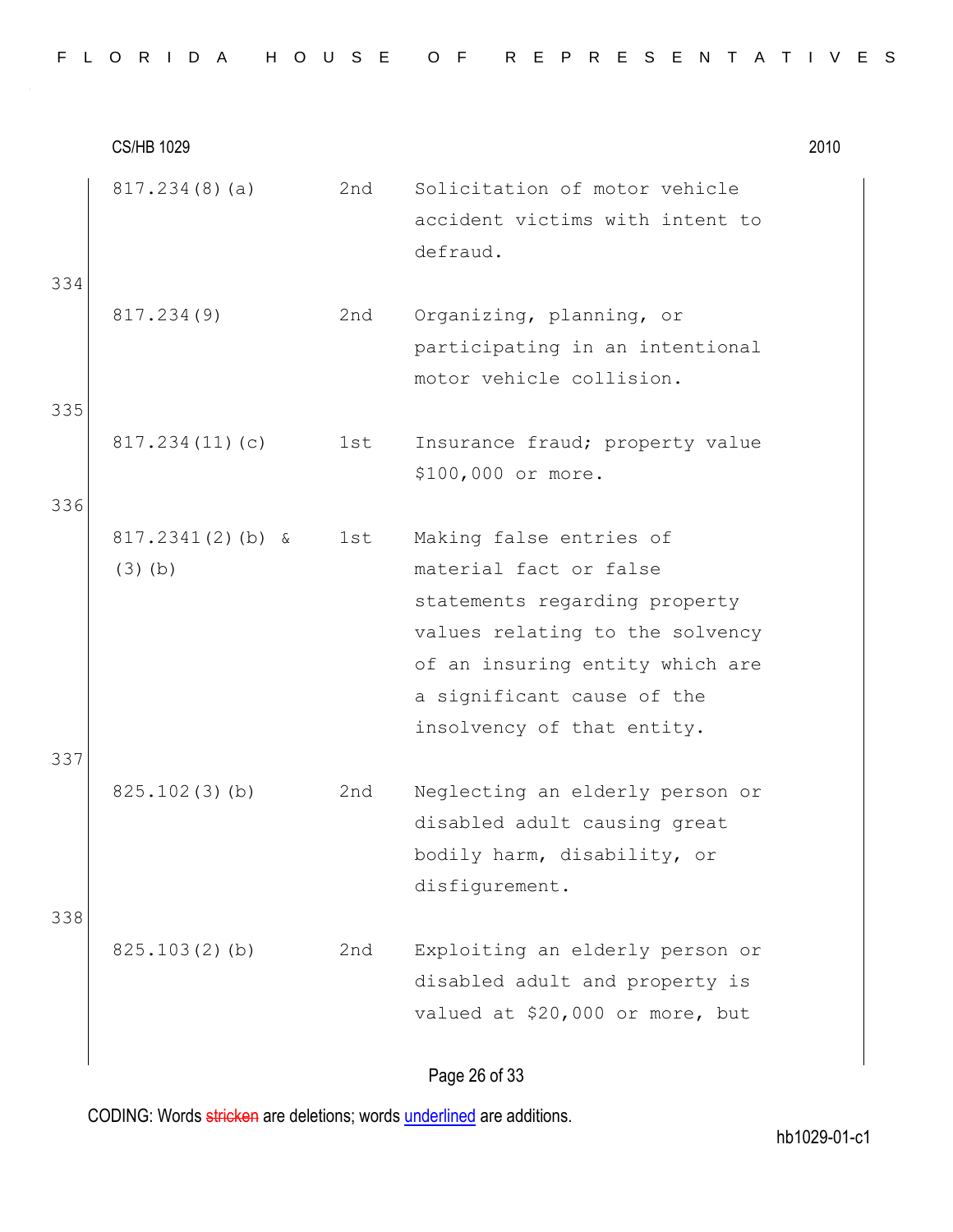|  |  |  | FLORIDA HOUSE OF REPRESENTATIVES |  |  |  |  |  |  |  |  |  |  |  |  |
|--|--|--|----------------------------------|--|--|--|--|--|--|--|--|--|--|--|--|
|  |  |  |                                  |  |  |  |  |  |  |  |  |  |  |  |  |

|     | <b>CS/HB 1029</b> |     |                                                                                           | 2010 |
|-----|-------------------|-----|-------------------------------------------------------------------------------------------|------|
|     |                   |     | less than \$100,000.                                                                      |      |
| 339 | 827.03(3)(b)      | 2nd | Neglect of a child causing<br>great bodily harm, disability,<br>or disfigurement.         |      |
| 340 | 827.04(3)         | 3rd | Impregnation of a child under<br>16 years of age by person 21<br>years of age or older.   |      |
| 341 |                   |     |                                                                                           |      |
|     | 837.05(2)         | 3rd | Giving false information about<br>alleged capital felony to a law<br>enforcement officer. |      |
| 342 |                   |     |                                                                                           |      |
| 343 | 838.015           | 2nd | Bribery.                                                                                  |      |
|     | 838.016           | 2nd | Unlawful compensation or reward<br>for official behavior.                                 |      |
| 344 |                   |     |                                                                                           |      |
|     | 838.021(3)(a)     | 2nd | Unlawful harm to a public<br>servant.                                                     |      |
| 345 |                   |     |                                                                                           |      |
| 346 | 838.22            | 2nd | Bid tampering.                                                                            |      |
|     | 847.0135(3)       | 3rd | Solicitation of a child, via a<br>computer service, to commit an<br>unlawful sex act.     |      |
| 347 |                   |     |                                                                                           |      |
|     |                   |     | Page 27 of 33                                                                             |      |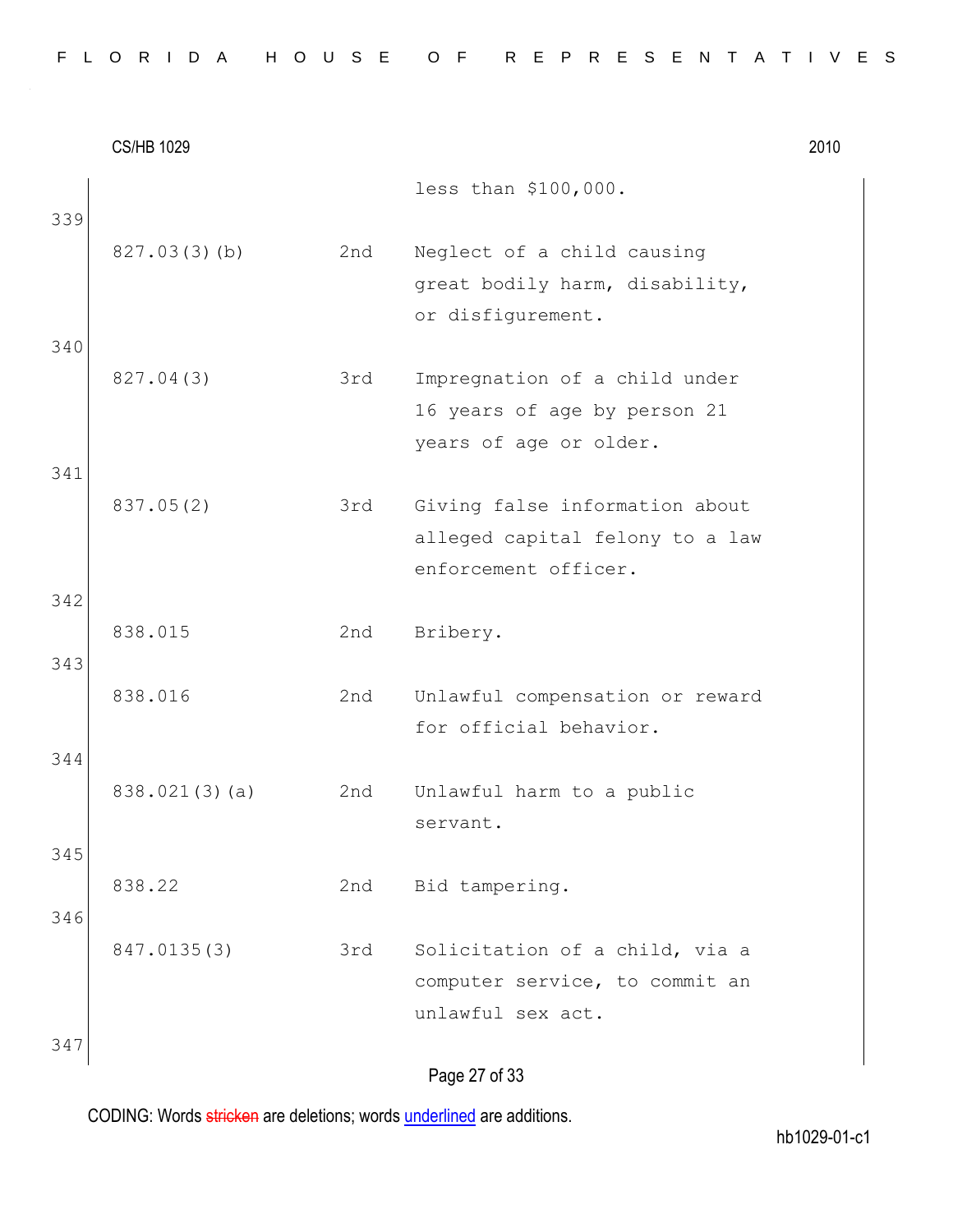|  |  |  | FLORIDA HOUSE OF REPRESENTATIVES |  |  |  |  |  |  |  |  |  |  |  |  |
|--|--|--|----------------------------------|--|--|--|--|--|--|--|--|--|--|--|--|
|  |  |  |                                  |  |  |  |  |  |  |  |  |  |  |  |  |

|     | <b>CS/HB 1029</b> |       |                                                             | 2010 |
|-----|-------------------|-------|-------------------------------------------------------------|------|
|     | 847.0135(4)       | 2nd   | Traveling to meet a minor to<br>commit an unlawful sex act. |      |
| 348 |                   |       |                                                             |      |
|     | 872.06            | 2nd   | Abuse of a dead human body.                                 |      |
| 349 |                   |       |                                                             |      |
|     | 874.10            |       | 1st, PBL Knowingly initiates, organizes,                    |      |
|     |                   |       | plans, finances, directs,                                   |      |
|     |                   |       | manages, or supervises criminal                             |      |
|     |                   |       | gang-related activity.                                      |      |
| 350 |                   |       |                                                             |      |
|     | 893.13(1)(c)1.    | 1st i | Sell, manufacture, or deliver                               |      |
|     |                   |       | cocaine (or other drug                                      |      |
|     |                   |       | prohibited under s.                                         |      |
|     |                   |       | $893.03(1)(a)$ , $(1)(b)$ , $(1)(d)$ ,                      |      |
|     |                   |       | $(2)$ (a), $(2)$ (b), or $(2)$ (c) 4.)                      |      |
|     |                   |       | within 1,000 feet of a child                                |      |
|     |                   |       | care facility, school, or<br>state, county, or municipal    |      |
|     |                   |       | park or publicly owned                                      |      |
|     |                   |       | recreational facility or                                    |      |
|     |                   |       | community center.                                           |      |
| 351 |                   |       |                                                             |      |
|     | 893.13(1)(e)1.    | 1st   | Sell, manufacture, or deliver                               |      |
|     |                   |       | cocaine or other drug                                       |      |
|     |                   |       | prohibited under s.                                         |      |
|     |                   |       | $893.03(1)(a)$ , $(1)(b)$ , $(1)(d)$ ,                      |      |
|     |                   |       | $(2)$ (a), $(2)$ (b), or $(2)$ (c) 4.,                      |      |
|     |                   |       |                                                             |      |
|     |                   |       | Page 28 of 33                                               |      |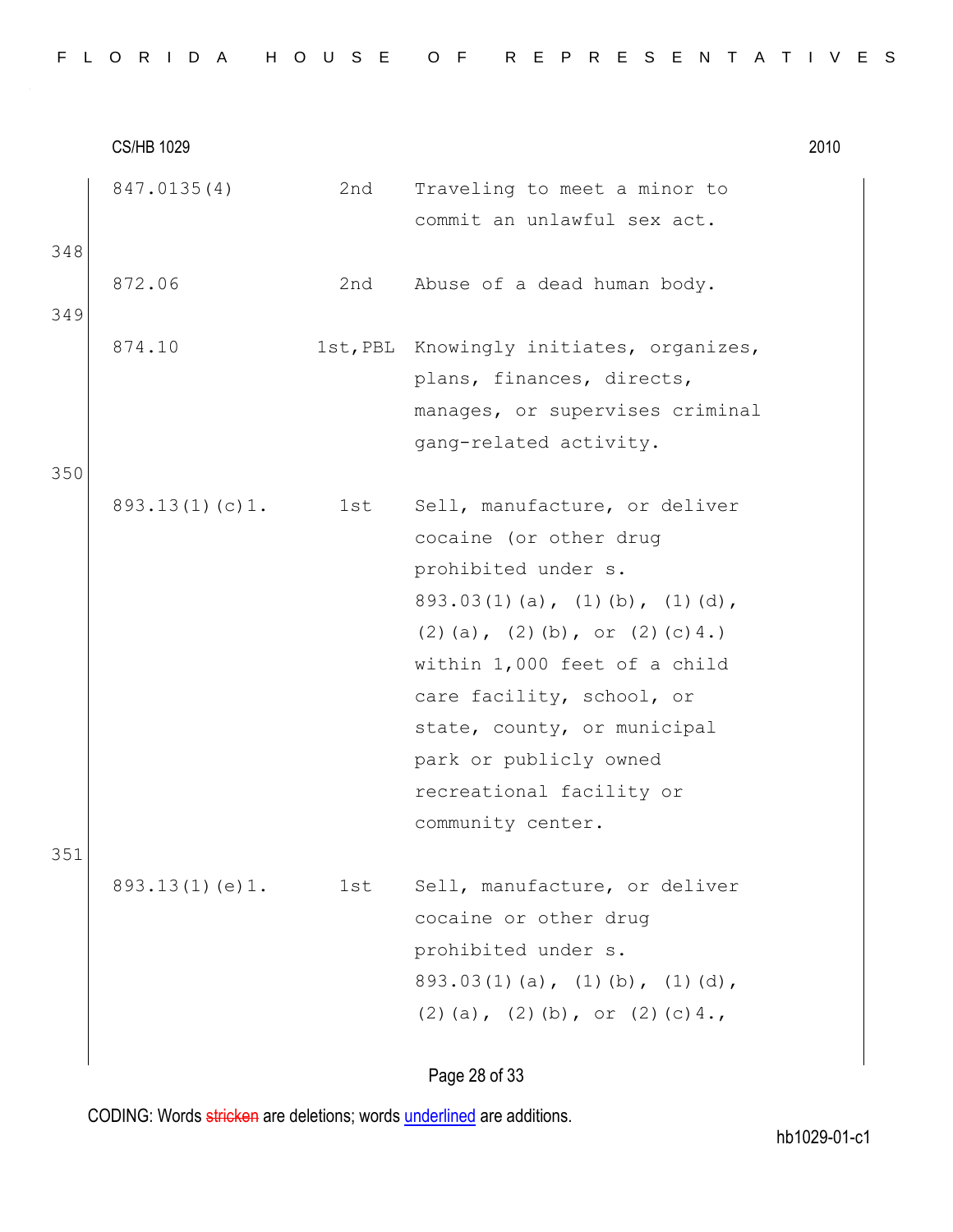|     | <b>CS/HB 1029</b>       |     |                                                                                                                                              | 2010 |
|-----|-------------------------|-----|----------------------------------------------------------------------------------------------------------------------------------------------|------|
| 352 |                         |     | within 1,000 feet of property<br>used for religious services or<br>a specified business site.                                                |      |
| 353 | 893.13(4)(a)            | 1st | Deliver to minor cocaine (or<br>other s. $893.03(1)(a)$ , $(1)(b)$ ,<br>$(1)$ $(d)$ , $(2)$ $(a)$ , $(2)$ $(b)$ , or<br>$(2)$ (c) 4. drugs). |      |
| 354 | 893.135(1)(a)1.         | 1st | Trafficking in cannabis, more<br>than 25 lbs., less than 2,000<br>lbs.                                                                       |      |
| 355 | $893.135(1)$ (b) $1.a.$ | 1st | Trafficking in cocaine, more<br>than 28 grams, less than 200<br>grams.                                                                       |      |
| 356 | 893.135(1)(c)1.a.       | 1st | Trafficking in illegal drugs,<br>more than 4 grams, less than 14<br>grams.                                                                   |      |
| 357 | 893.135(1)(d)1.         | 1st | Trafficking in phencyclidine,<br>more than 28 grams, less than<br>200 grams.                                                                 |      |
|     | 893.135(1)(e)1.         | 1st | Trafficking in methaqualone,<br>more than 200 grams, less than                                                                               |      |
|     |                         |     |                                                                                                                                              |      |

### Page 29 of 33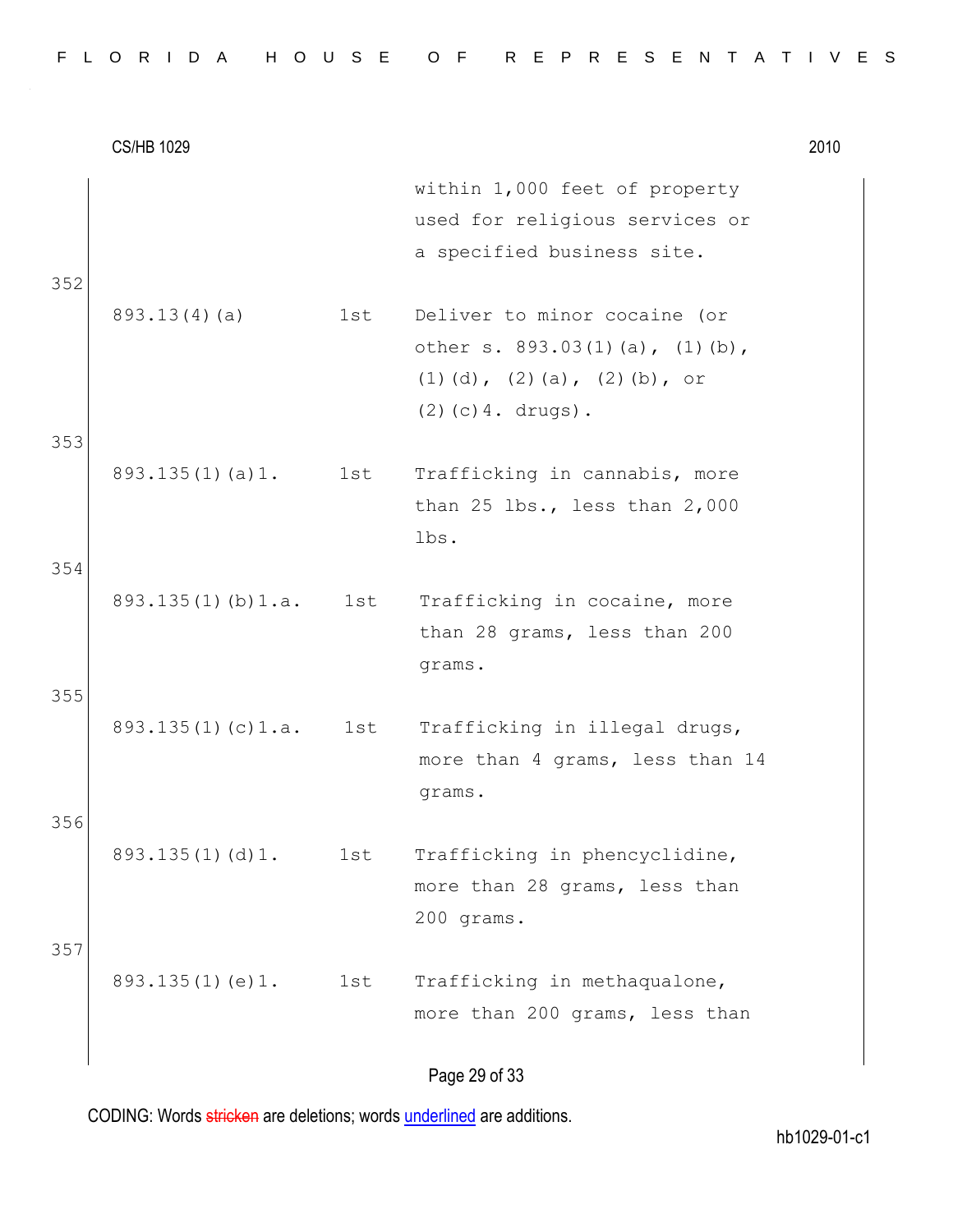|  |  |  |  |  |  | FLORIDA HOUSE OF REPRESENTATIVES |  |  |  |  |  |  |  |  |
|--|--|--|--|--|--|----------------------------------|--|--|--|--|--|--|--|--|
|  |  |  |  |  |  |                                  |  |  |  |  |  |  |  |  |

|     | <b>CS/HB 1029</b>       |     |                                                                                                      | 2010 |
|-----|-------------------------|-----|------------------------------------------------------------------------------------------------------|------|
| 358 |                         |     | 5 kilograms.                                                                                         |      |
|     | $893.135(1)$ (f) 1.     | 1st | Trafficking in amphetamine,<br>more than 14 grams, less than<br>28 grams.                            |      |
| 359 | 893.135(1)(g)1.a.       | 1st | Trafficking in flunitrazepam, 4<br>grams or more, less than 14<br>grams.                             |      |
| 360 |                         |     |                                                                                                      |      |
|     | $893.135(1)$ (h) $1.a.$ | 1st | Trafficking in gamma-<br>hydroxybutyric acid (GHB), 1<br>kilogram or more, less than 5<br>kilograms. |      |
| 361 |                         |     |                                                                                                      |      |
|     | 893.135(1)(j)1.a.       | 1st | Trafficking in 1, 4-Butanediol,<br>1 kilogram or more, less than 5<br>kilograms.                     |      |
| 362 |                         |     |                                                                                                      |      |
|     | 893.135(1)(k)2.a.       | 1st | Trafficking in Phenethylamines,<br>10 grams or more, less than 200<br>grams.                         |      |
| 363 |                         |     |                                                                                                      |      |
| 364 | 893.1351(2)             | 2nd | Possession of place for<br>trafficking in or manufacturing<br>of controlled substance.               |      |
|     |                         |     | Page 30 of 33                                                                                        |      |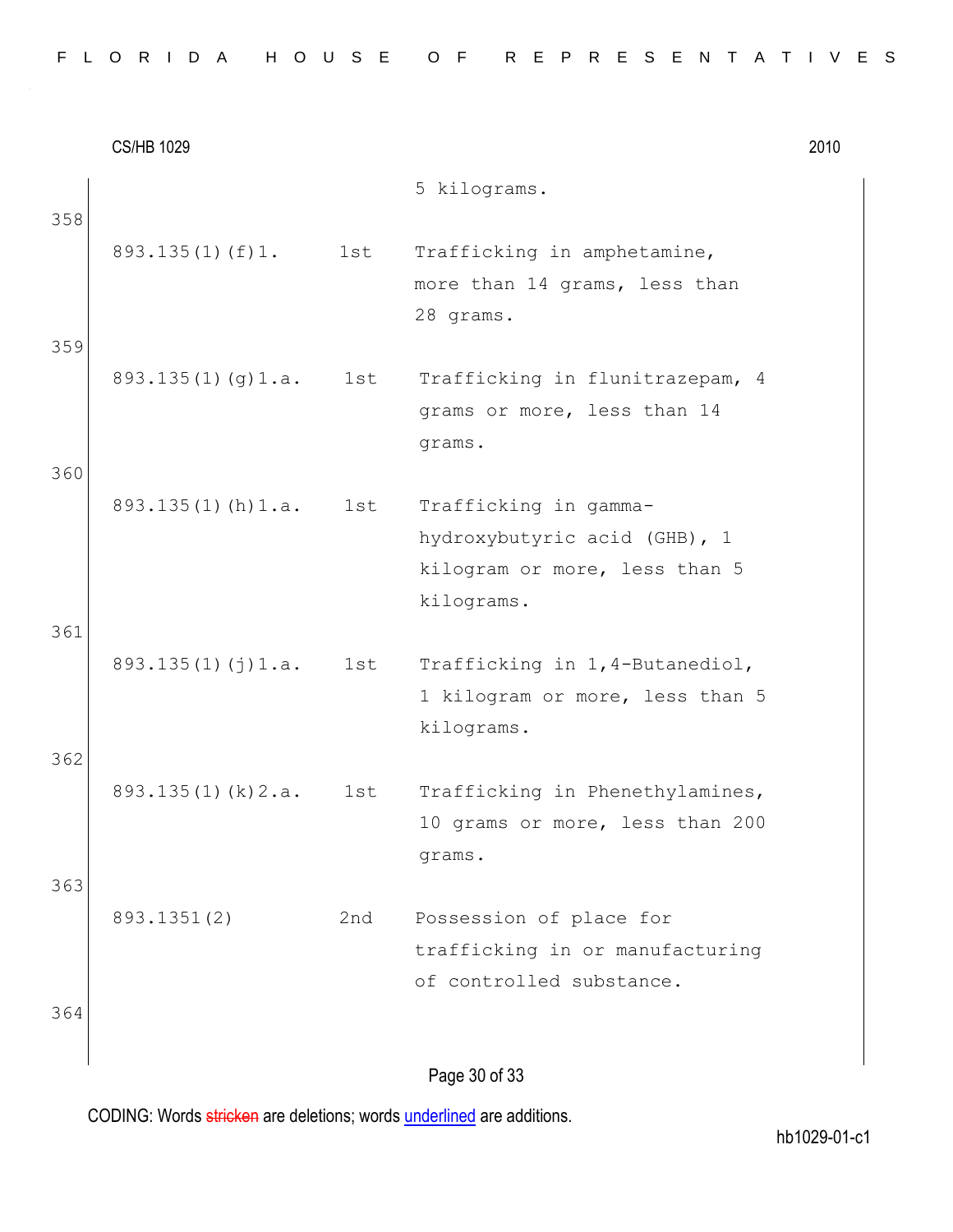|  |  |  |  |  | FLORIDA HOUSE OF REPRESENTATIVES |  |  |  |  |  |  |  |  |
|--|--|--|--|--|----------------------------------|--|--|--|--|--|--|--|--|
|  |  |  |  |  |                                  |  |  |  |  |  |  |  |  |

CS/HB 1029 2010 896.101(5)(a) 3rd Money laundering, financial transactions exceeding \$300 but less than \$20,000. 365 896.104(4)(a)1. 3rd Structuring transactions to evade reporting or registration requirements, financial transactions exceeding \$300 but less than \$20,000. 366 943.0435(4)(c) 2nd Sexual offender vacating permanent residence; failure to comply with reporting requirements. 367 943.0435(8) 2nd Sexual offender; remains in state after indicating intent to leave; failure to comply with reporting requirements. 368 943.0435(9)(a) 3rd Sexual offender; failure to comply with reporting requirements. 369 943.0435(13) 3rd Failure to report or providing false information about a sexual offender; harbor or

Page 31 of 33

CODING: Words stricken are deletions; words underlined are additions.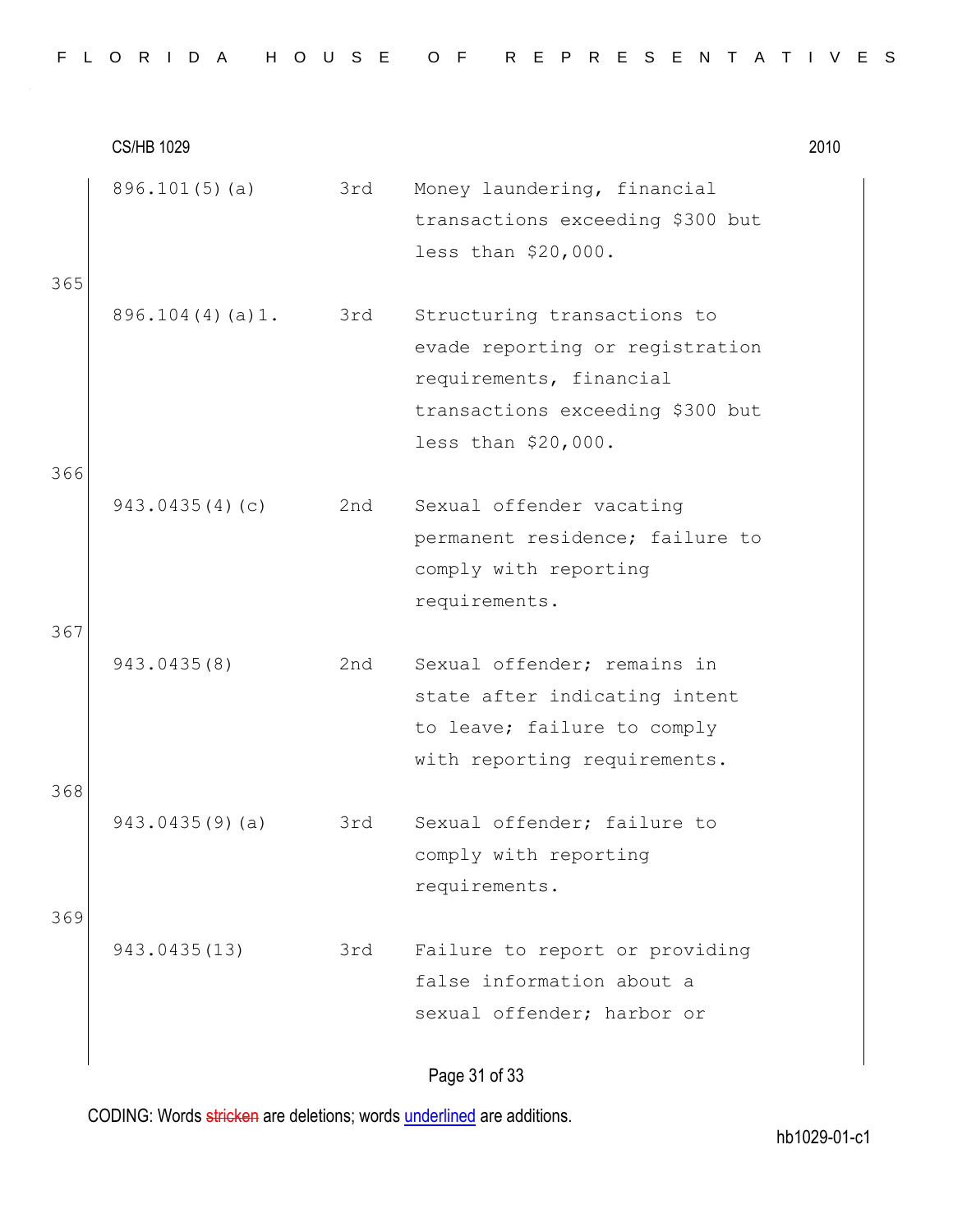|  |  |  |  |  |  | FLORIDA HOUSE OF REPRESENTATIVES |  |  |  |  |  |  |  |  |
|--|--|--|--|--|--|----------------------------------|--|--|--|--|--|--|--|--|
|  |  |  |  |  |  |                                  |  |  |  |  |  |  |  |  |

|     | <b>CS/HB 1029</b> |     |                                | 2010 |
|-----|-------------------|-----|--------------------------------|------|
| 370 |                   |     | conceal a sexual offender.     |      |
|     | 943.0435(14)      | 3rd | Sexual offender; failure to    |      |
|     |                   |     | report and reregister; failure |      |
|     |                   |     | to respond to address          |      |
|     |                   |     | verification.                  |      |
| 371 |                   |     |                                |      |
|     | 944.607(9)        | 3rd | Sexual offender; failure to    |      |
|     |                   |     | comply with reporting          |      |
|     |                   |     | requirements.                  |      |
| 372 |                   |     |                                |      |
|     | 944.607(10)(a)    | 3rd | Sexual offender; failure to    |      |
|     |                   |     | submit to the taking of a      |      |
|     |                   |     | digitized photograph.          |      |
| 373 |                   |     |                                |      |
|     | 944.607(12)       | 3rd | Failure to report or providing |      |
|     |                   |     | false information about a      |      |
|     |                   |     | sexual offender; harbor or     |      |
|     |                   |     | conceal a sexual offender.     |      |
| 374 |                   |     |                                |      |
|     | 944.607(13)       | 3rd | Sexual offender; failure to    |      |
|     |                   |     | report and reregister; failure |      |
|     |                   |     | to respond to address          |      |
|     |                   |     | verification.                  |      |
| 375 |                   |     | Sexual offender; failure to    |      |
|     | 985.4815(10)      | 3rd |                                |      |
|     |                   |     | submit to the taking of a      |      |
|     |                   |     | Dao 22.632                     |      |

Page 32 of 33